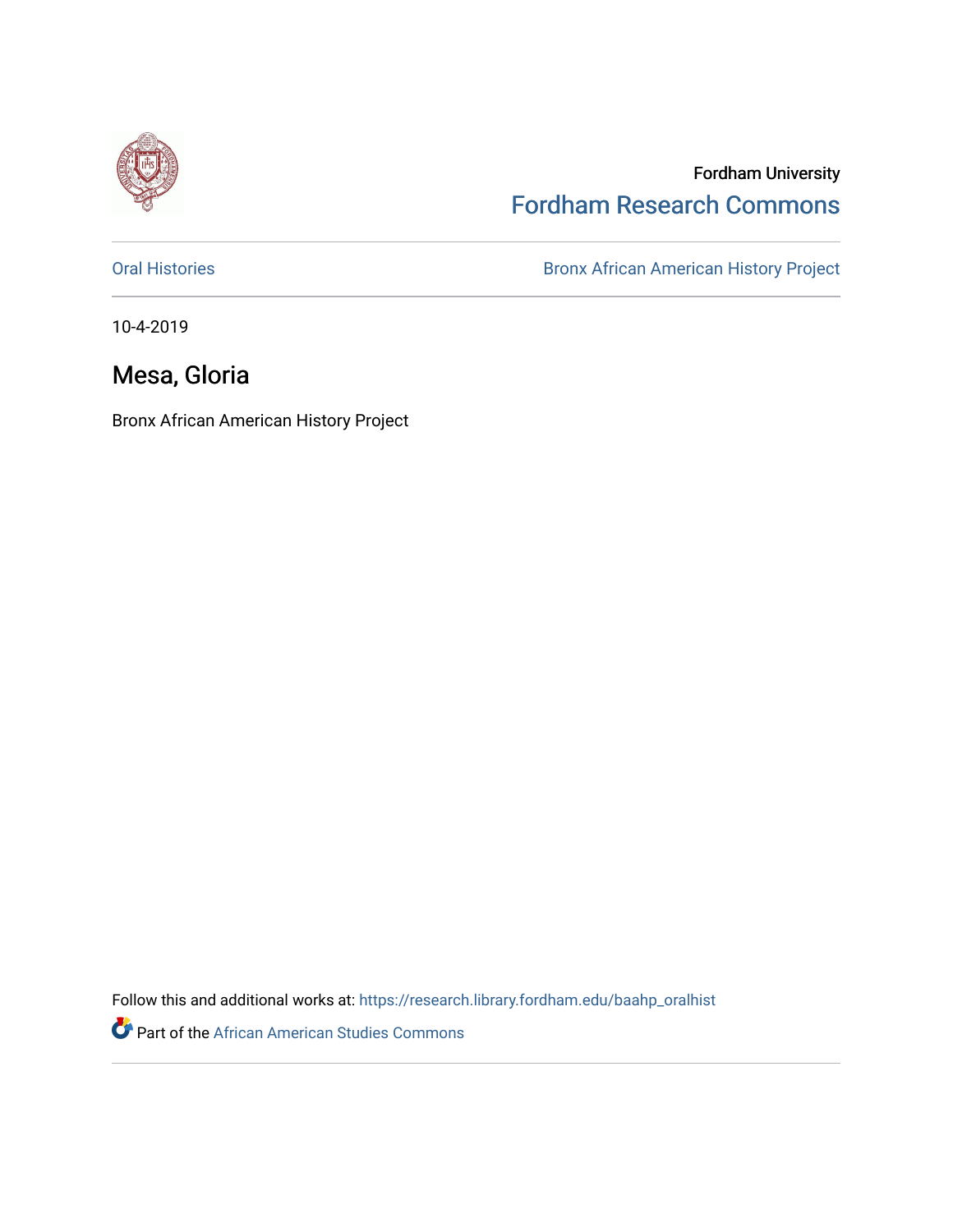Transcriber: Allison Lecce

**Jane Edward (JE):** Okay, my name is Dr. Jane Edward, I'm the director of African immigration research of the Bronx African American History Project, department of African and African American Studies at Fordham University. Today is Friday, October 4, 2019 and I'm conducting an oral history interview with Ms. Gloria Mesa of the Bronx Neighborhood Health Action center. The interview will last for about 45 minutes to an hour and it's taking place at the Tremont Neighborhood Health Action Center, 1826 Arthur Avenue, Bronx, New York. So Gloria please, if you could spell your name, your full name, so that it will be helpful for the people transcribing the information.

**Gloria Mesa (GM):** Yes, so my first name is spelled G-L-O-R-I-A and my last name is M-E-S-A. Gloria Mesa.

**JE:** Thank you, Thank you Gloria. So I have some few questions that I want to ask you. And I'm going to start with brief background information if you can tell me about your country of origin in Africa, for example, your place of birth, and what kind of religion you adhere to, or some of the languages that you speak and other information that is related to your background. **GM:** Ok, so I was born in Kinshasa, it's the capital of the Democratic Republic of Congo um there are many languages spoken there so I grew up speaking French – French is my first language – and Lingala is also spoken in the Congo and then there's also different languages spoken depending on your ethnic group. So Kikongo is also a language that I'm able to understand but I don't speak it fluently, and Gimbala is a language from my mother and my father's ethnic group, I don't speak it but I'm able to understand bits and pieces of that as well. And I speak English of course, living in the US and I'm okay with Spanish so I'm um, my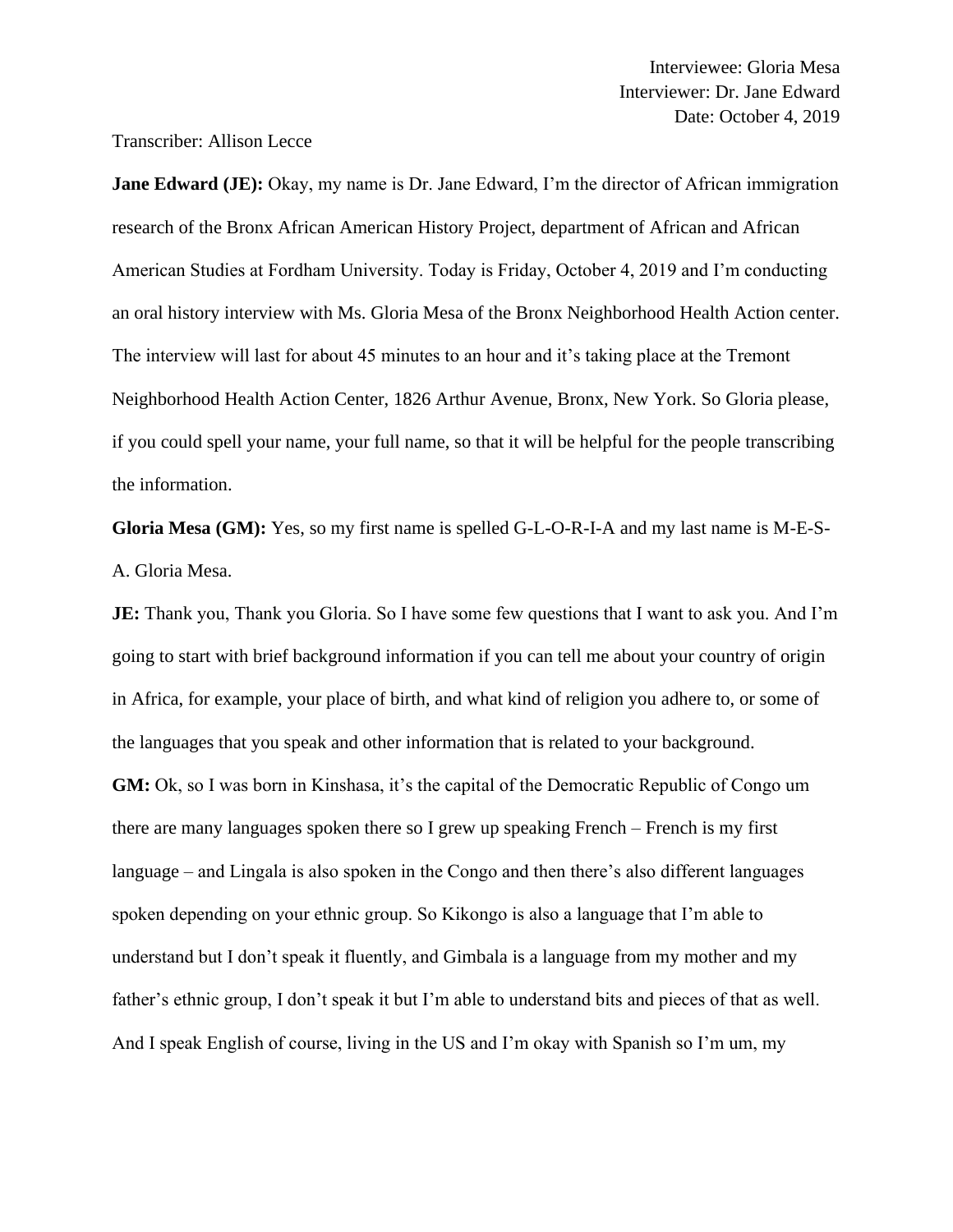Spanish level is not fluent, per se, but I'm definitely above, like, intermediate level of understanding and writing.

**JE:** So some of the languages that you mention, are these languages indigenous to Democratic Republic of Congo or are some of them from outside of the country?

**GM:** Um these are languages from the Democratic Republic of Congo. So most of these languages are Bantu languages cause my people are Bantu people, so yeah. And as far as religion, I know you asked about my religion, I grew up Roman Catholic both my parents were Roman Catholic and that was the religion we practiced when I was younger and as of right now I would most likely identify myself as being more of a spiritual person per se instead of adhering to one specific religion.

## **JE:** And why is that?

**GM:** Um I believe there is like a higher power out there a hundred percent but I'm not sure that I agree with how, with different religion, as far as like being Protestant, being Catholic, being Muslim, so there's different…I feel like people have created different separation of structures to separate us and for me I just try to focus on the higher power, not really paying attention to where it's coming from, and just understanding that whether it's a Muslim, Catholic Protestant or et cetera there are definitely things that you can learn from all different religions.

**JE:** Okay thank you so much. And you said you were born in Kinshasa, the capital city of the Democratic Republic of Congo. So when did you come to the United States?

**GM:** I came to the United States about 17 years ago. Yeah, so my family and I came and we immigrated to North Carolina and I was raised in a city called Greensboro, North Carolina and we lived there and I went to elementary school there, middle school, high school and for college I went to a college about 45 minutes outside of the city where I was raised.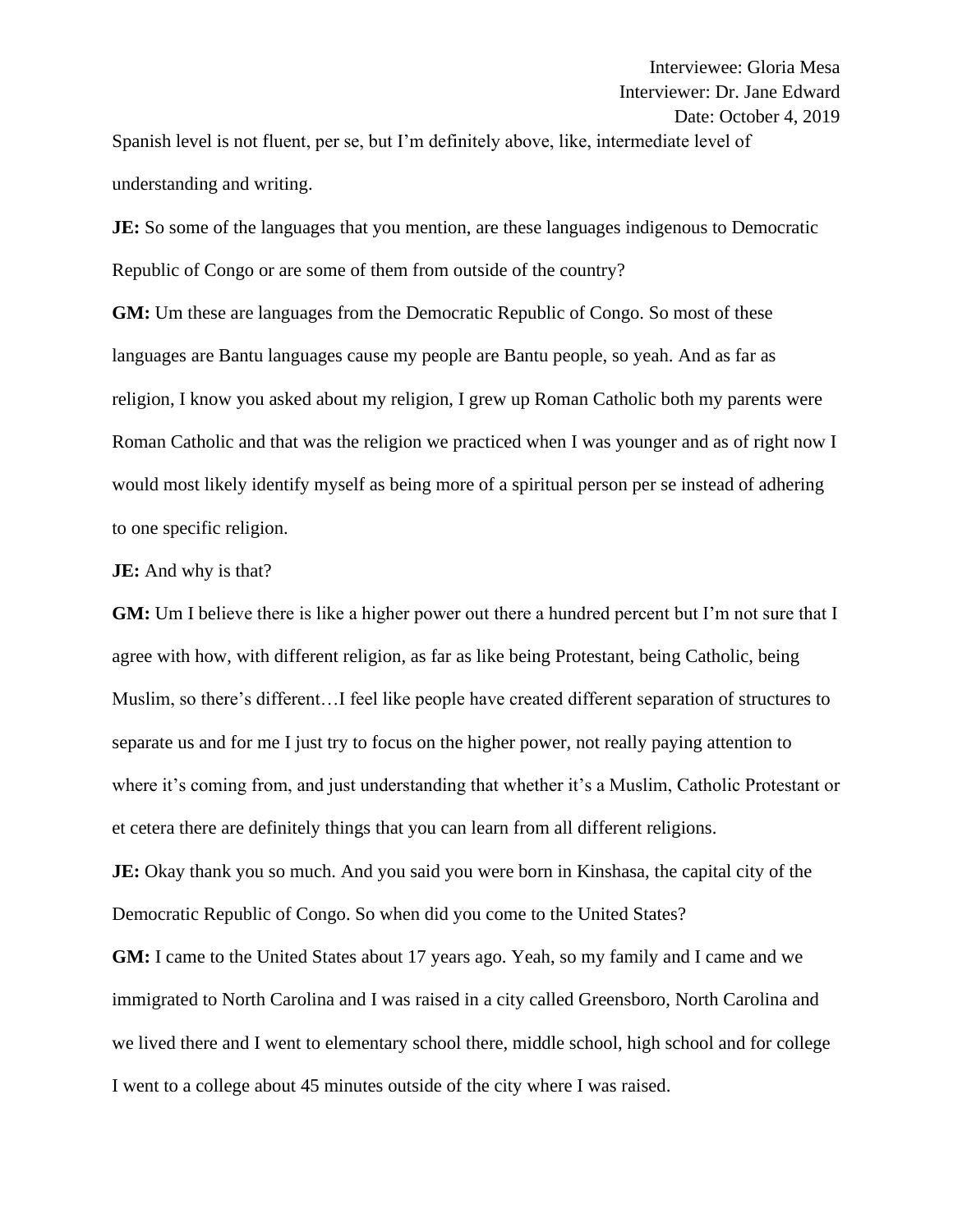**JE:** So you say you immigrated 17 years ago, is it in 2000 or 2001? 2002?

**GM:** 2002

**JE:** 2002. Okay. So you went directly to North Carolina?

**GM:** Yes.

**JE:** So your parents came here for work or they just feel like they want to leave Congo they want to come to the United States?

**GM:** So my parents came to the United States mainly to provide their children with better opportunity when it comes to education and just better employment in the future. So my parents actually had really good jobs back in the Congo, but when it was time to think about what the future looked like for their children, they realized that the Congo may not be able to give us everything that we are capable of having. So we played the diversity lottery, which is a opportunity that's given to many countries outside of the United States in order to come to the US. So we played the diversity lottery and we won our combination. And that's how my family and I were able to come to the U.S. So we came here for like education and just, you know, chasing the American dream I guess.

**JE:** The American dream that everyone wants to achieve here.

**GM:** Yes [laughter]

**JE:** So how was the process for the diversity visa, to come to the United States?

**GM:** The process was ... [pause]... I feel like it was a bit lengthy, like lengthy and very, very costly, that's what I remember. Lengthy in a sense of…you have to apply but there's really no guarantee of who's going to win, you know, you just apply, you give it a chance, but as far as who wins it's up in the air. And, um, I remember at the time we didn't have a consulate office in the Congo, so we actually flew to Cameroon to get our visas there.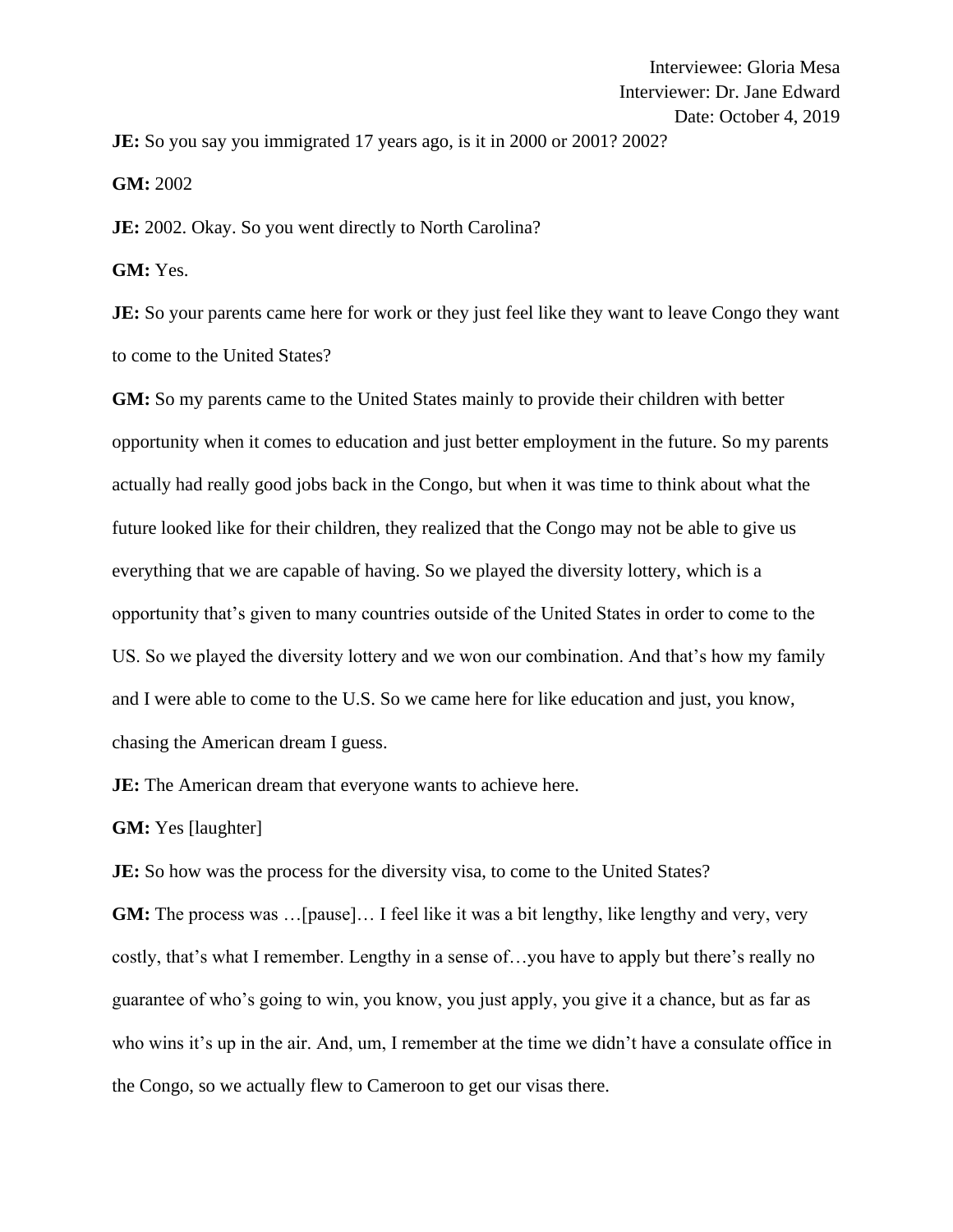**JE:** There was no US embassy in Congo, in DRC?

**GM:** At the time, yes. I feel like there could've been a US embassy but I feel like there was, maybe, there was something going on where we just could not get our visas there, which I'm guessing there was just not a representative here.

**JE:** I think the problem is because some consulates, they don't issue visas in South African countries.

## **GM:** Yes.

**JE:** Like in the case of South Sudan for example if a South Sudanese wants to come to the US they get their visa either from Nairobi, Kenya or Khartoum, Sudan.

**GM:** Ok so I think that could've been the case, there wasn't someone in Kinshasa who was issuing visas. So that's why we had to go to Cameroon which was the closest, um, place near us for us to go to get our visa. So like that entire process, not that I'm a little bit older, like it was very expensive for my parents, because I come from a family of five people in total. So I have two older brothers and two older sisters and I'm the youngest of 5, so just supporting the entire family, like that's a very expensive measure but altogether I think coming to the US through the diversity visa is one of the best methods to do it, just because all of your documentation are in order. So we came here. We had like our green card and everything like that, and after 5 years we were able to apply for citizenship in the US, so that was a really nice process, just because the immigration process can vary for many people depending on how you enter the country. **JE:** Yeah. Some people came as refugees, others came as, uh sponsored, by others. **GM:** Or student visas.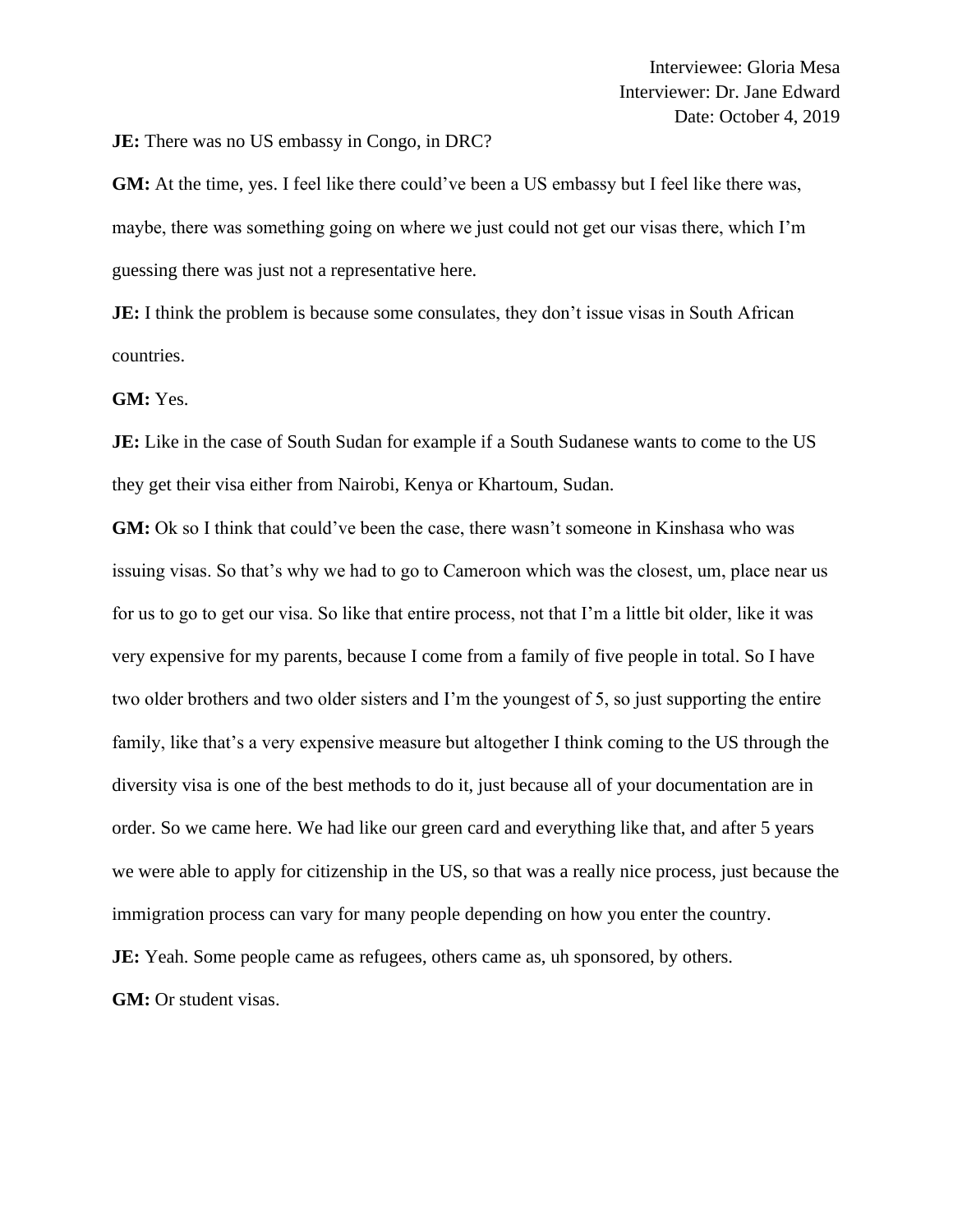**JE:** Student visas, yeah. Ok, so the diversity visa means that when you come by yourself, then you have to take care of yourself. Your parents had to take care of you guys, and paying for your school, fees, everything.

**GM:** Yes. We were definitely sponsored by someone, but at the same time you know the way the society is set up in the US when you win the diversity visa it's really important to understand that when you come to the US you either have to go to school or you have to work because we live in a taxpayer society so they make it very clear ahead of time, for people to know that ahead of time. So although we were sponsored by someone it was still a very costly process overall, and we knew ahead of time what we were signing up for when we came into this country. So we knew you either had to go to school, or you had to find a job, so you couldn't just come to this country and do nothing. You had to do something with your life to come here.

**JE:** I just want to check this. Ok.

**GM:** So my parents, they sent my three older siblings before, so my older sister and my two brothers came before. They came a few months before us, and then, um, because my parents had their jobs they couldn't just up and go they had to take, you know, absence of leave with their work. It took a few time for preparation for that to take, so we came about five months after them. Five, six months.

**JE:** And then you settled in, uh, North Carolina.

**GM:** Yes, Greensboro, North Carolina.

**JE:** Greensboro, North Carolina. And uh your parents are still there?

**GM:** Yes, they're still there, they've been there ever since, and yeah I live in New York by myself. I'm the only one in my family who's here.

**JE:** So when did you come to New York?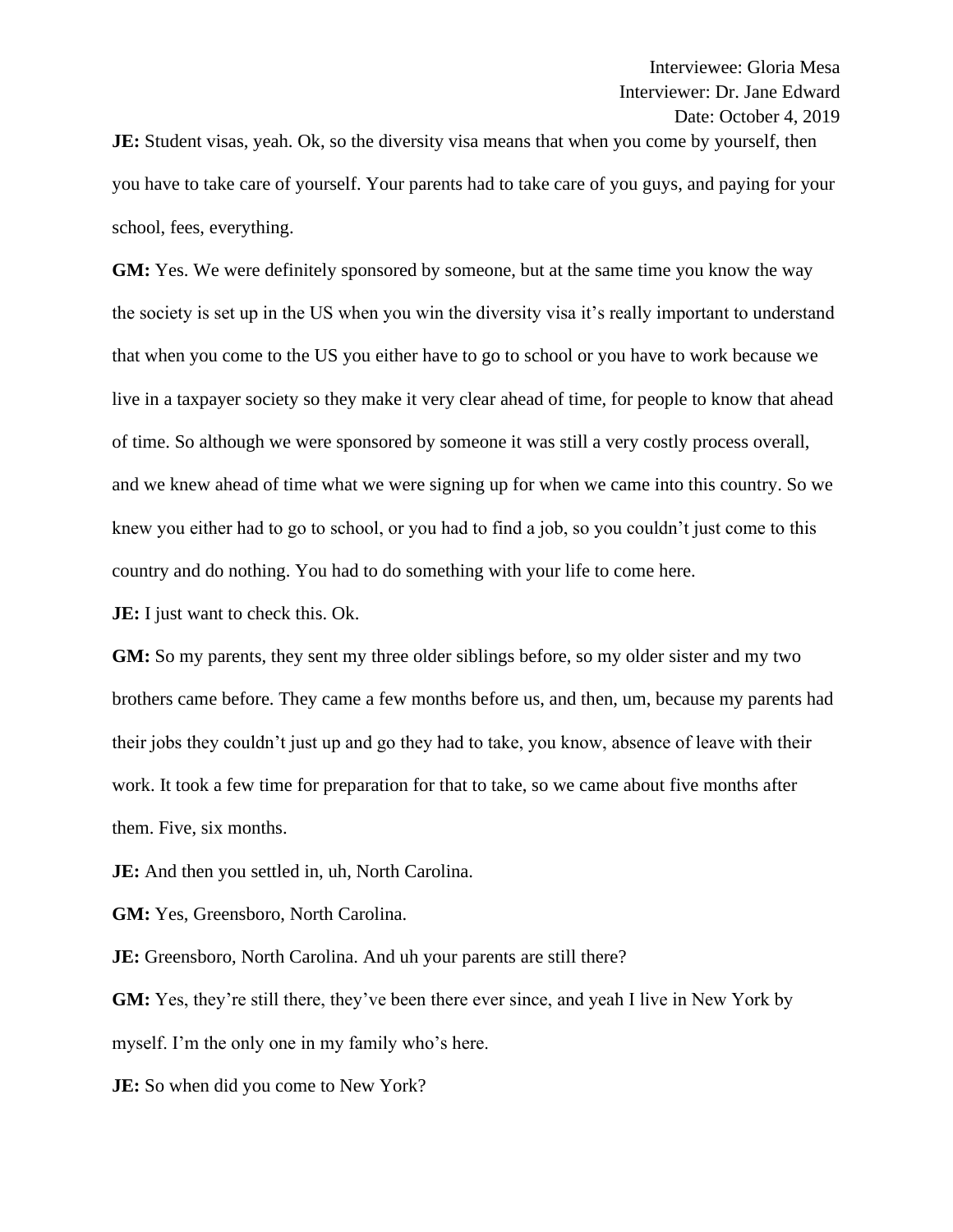**GM:** I came to New York fall of 2017, so almost 2 years. Um, after I finished school, I was working with American Red Cross and after that finished I was trying to figure out like what my employment was going to look like for work after finishing university. And I was applying for jobs everywhere so I got an opportunity to do an Americorps turn with the department of health and mental hygiene, so that's what brought me to New York.

**JE:** Ok, and you went to school, primary school, middle school, high school, all in Greensboro? **GM:** Yes.

**JE:** And university, which university did you attend?

**GM:** I went to Winston-Salem State University, it's a university in Winston-Salem in North Carolina.

**JE:** Ok. So it's a four-year degree?

**GM:** Yes four year degree, it's a historical Black college as well, and yeah, it was a really good experience for me

**JE:** Ok, so how do you explain that good experience compared to others?

**GM:** Ummm. So I grew up in a very suburban neighborhood in Greensboro, so I didn't have a lot of people that looked like me, in the neighborhood I grew up. So my parents wanted to put su in a place where we had quote unquote access to good education. So at the time we were, we had a house and that's the neighborhood where we lived. However, um, my college experience is a little different than what my high school experience was, just because I after high school I wanted to immerse myself in the Black American culture. So I started doing research and finding out more about what does it mean to attend a historically Black college, finding out more about the histories of those colleges. And so I applied and I attended the university and um it was a good experience for me because I think I got more, I got, my experience there is so much more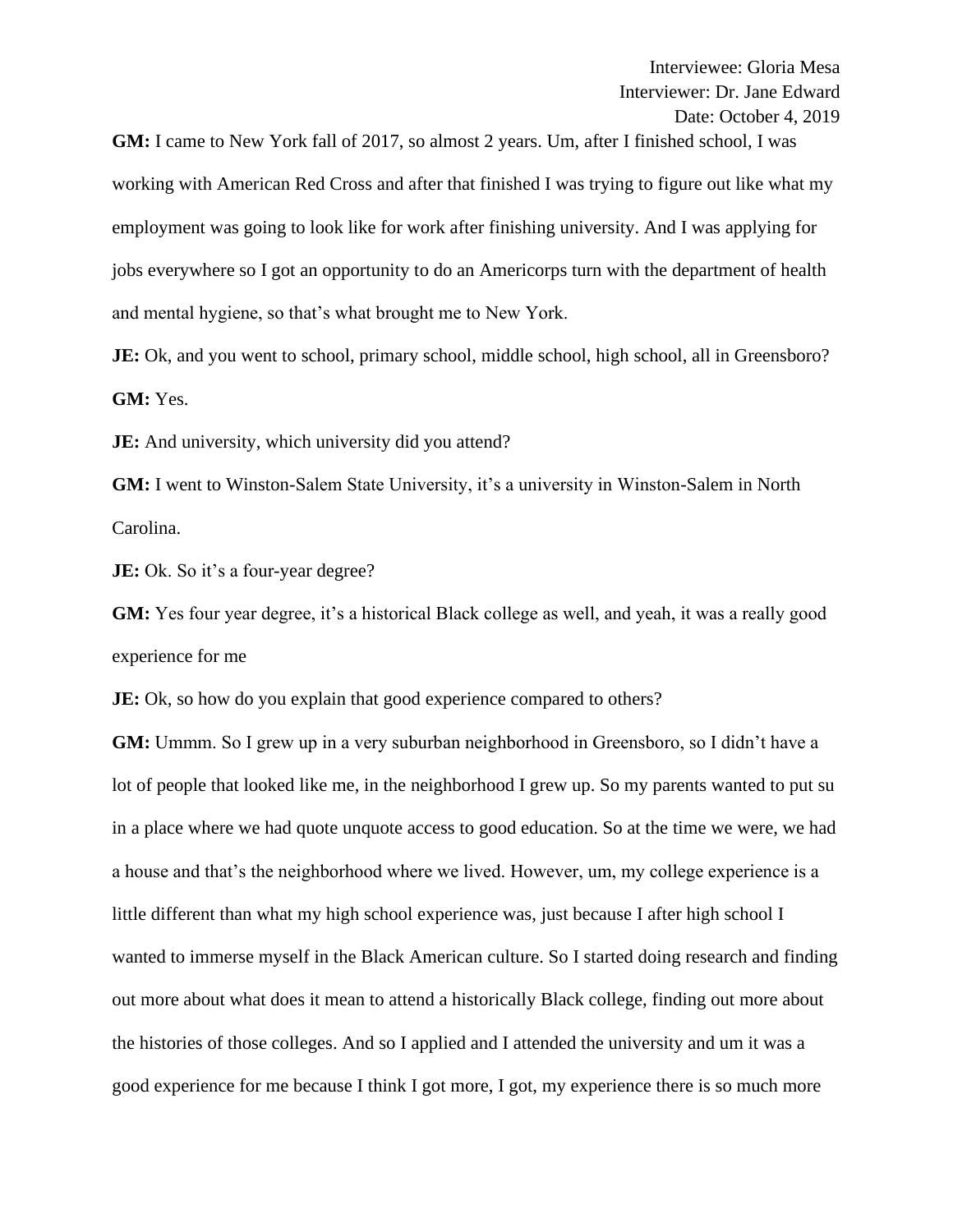than just a degree. I got an experience that is gonna serve me for the rest of my life. So when I was in college, I got the opportunity to study abroad and that's something that you know not everything takes advantage of when they're in school and I was very thankful and very appreciative to be in a school that gave me those opportunities. But it was also like where I studied abroad. So I studied abroad in Nairobi, Kenya and I went to Bahia in Brazil, so it was in places where you could learn a lot about Black culture in a global aspect, that was really, really good for me. And, um, just being challenged at a level and getting out of my comfort zone was a really good experience that I think it has allowed me to be the independent woman that I am today because of having those experiences.

**JE:** Mhm, exactly.

**GM:** I think if I had chose to go to university where I could do you know things the same way I did in high school, I would just not be as courageous and as brave and as independent as I am today, so I'm very thankful for that experience.

**JE:** And how was your high school, because you're comparing your experiences in college to high school.

**GM:** Right.

**JE:** How was your experience in high school, for example?

**GM:** So high school…

**JE:** You went to public school or private school?

**GM:** I went to public school. I went to public school, the name of the school was Northwest Guilford High School. It was a good school, overall, I made some really good friends. I have pretty good memories of the school overall. But one thing that I think I wish I would have experienced more was diversity. I didn't really have any diversity in my high school, there was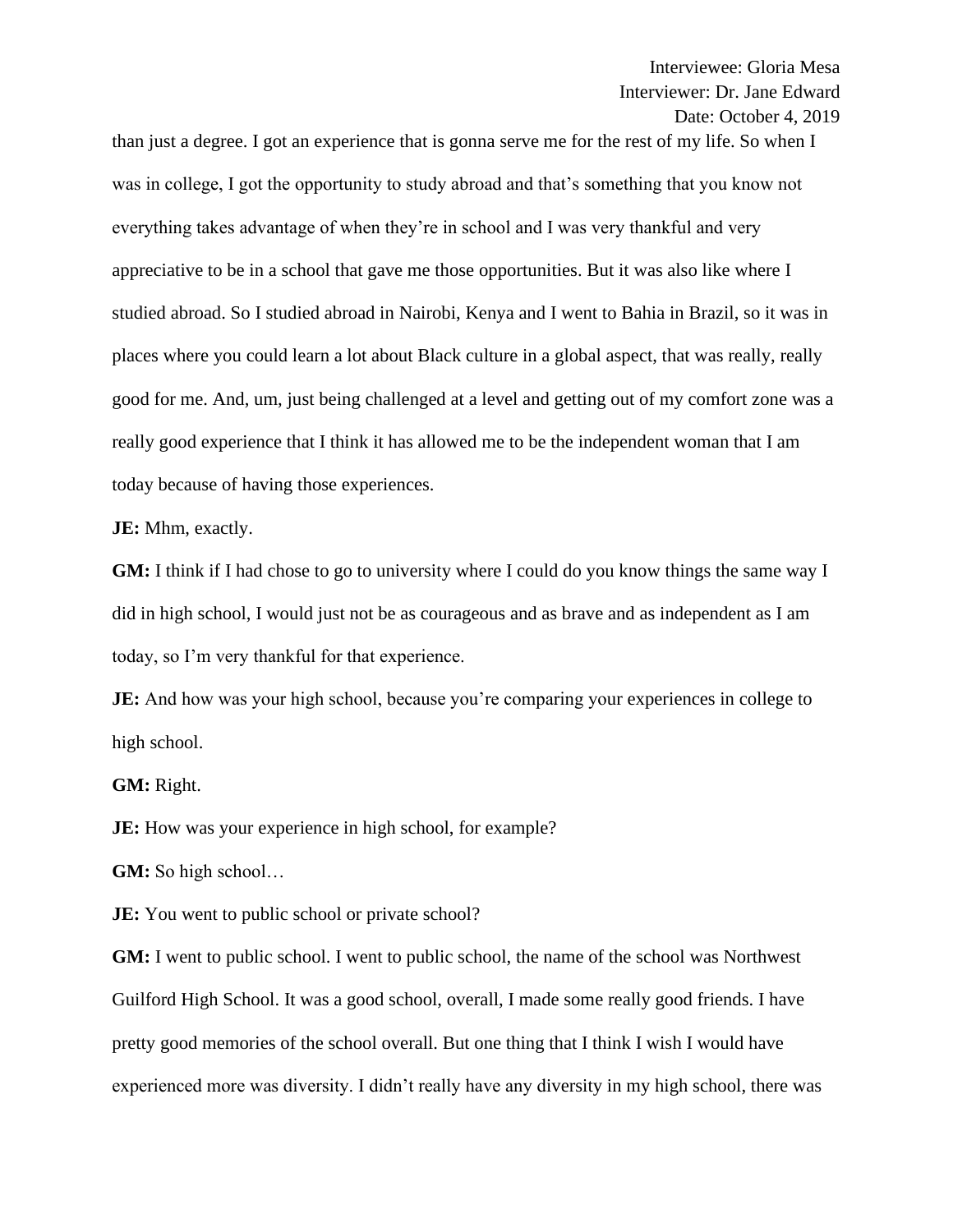probably like a one to two percentage of Black people in the entire school. So, like, that was kind of, like, hard to cope with, just because I had nobody to really relate with. Like I had my friends, thankfully, I had friends from different backgrounds. So I usually never had any problems making friends. But I think now that I'm a little bit older, I understand the importance of being in places that are diversified, and that allow you to learn from different people. So in high school, I had to constantly explain my identity to my peers all the time. Like, 'hi, my name is this'. And so it was just like it was a little bit challenging to constantly have to explain that because although I'm a Congolese woman, it's like, I cannot speak for the entire Congo or the entire continent. And some of those, some of my peers, they were really oblivious to what it meant to be African. So they, they thought my experience was an experience of what the entire continent had to offer. And I had to constantly remind them that I'm just one person coming from that place of, you know, of a country or a continent. So I can't speak for everyone, I'm just speaking from my experience of what I've been, what I've been able to go through. So high school was a huge identity crisis, I will say for me, it was trying to figure out who I am. And I think the whole notion of being African and proud, I definitely think I got a chance to experience that after high school. In high school, it was not cool to be African, like it was you, you will get teased in school, you know, you will get ridiculed, like it was just not something that you look forward to telling everyone 'Oh I'm African' it is just something that I don't think I was so excited to share with people that Oh I'm Congolese. But now I have no problem being so proud of Congolese heritage and just my African heritage because I've taken time out to really understand my identity and understand why things are the way that they are.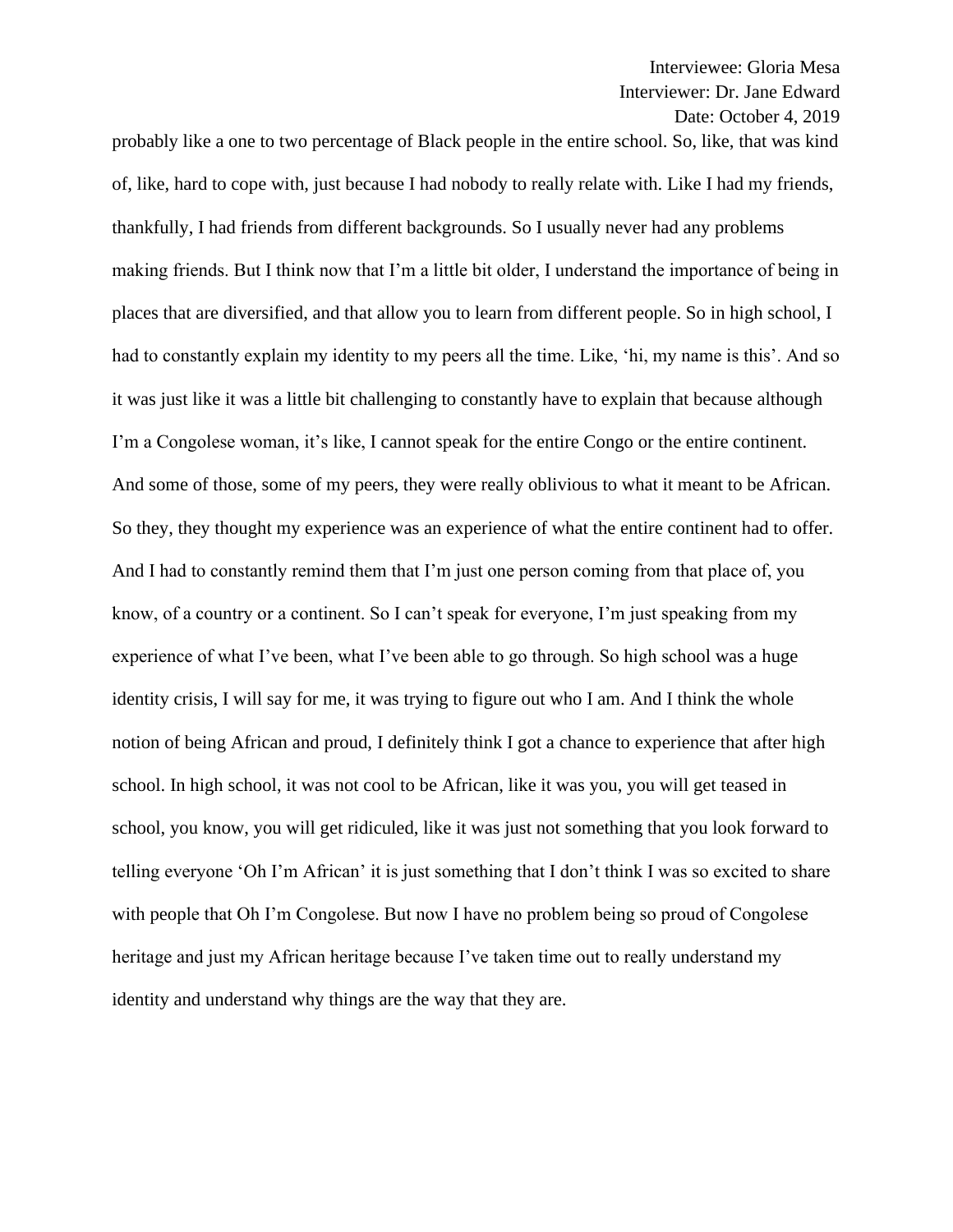**JE:** The number of students, Black students, was smaller compared to the other demographic. So were you getting this um teasing and so on from the Black students or from the other demographics, like the white students and other nationalities?

**GM:** I think it was a combination of almost everything. So, it was, high school I think it's an age where most people are trying to figure out themselves. So I think sometimes kids are just mean because also they're internalizing so many issues themselves. So I got, I don't think I got teased a lot per se but it was a lot of just misconceptions that people had about what it meant to be African but it came from people with different backgrounds. I got questions, I got asked from my Black friends who are maybe African Americans, and white friends who grew up here, also my Hispanic Latino friends who come from another country and came to the US. So it was just like, for example, people did not associate my French-speaking to the continent of Africa. So people automatically thought that because she speaks French, she has to automatically be from somewhere in Europe. For a long time I kind of went along with that, I was like yes we were colonized by European countries but I'm actually African, like I'm not, I don't have any European traits in my ancestry. It was a lot of that, and just people asking you questions like oh my God, do you guys have houses, where you come from, what is the structure of living where you come from. A lot of ignorant questions, but now that I think about it, it's just a lot of miseducation so, in high school, because even now, although I had a very positive overall college experience I think I still was asked some ignorant questions along the way. I just think it differs depending on where people are in their growth and where people are when it comes to understanding what the African continent has to offer. I just think in America, I don't want to generalize it, but more than likely a lot of people growing up here don't have a big understanding of the continent of Africa. Like some people still think the continent of Africa is a country and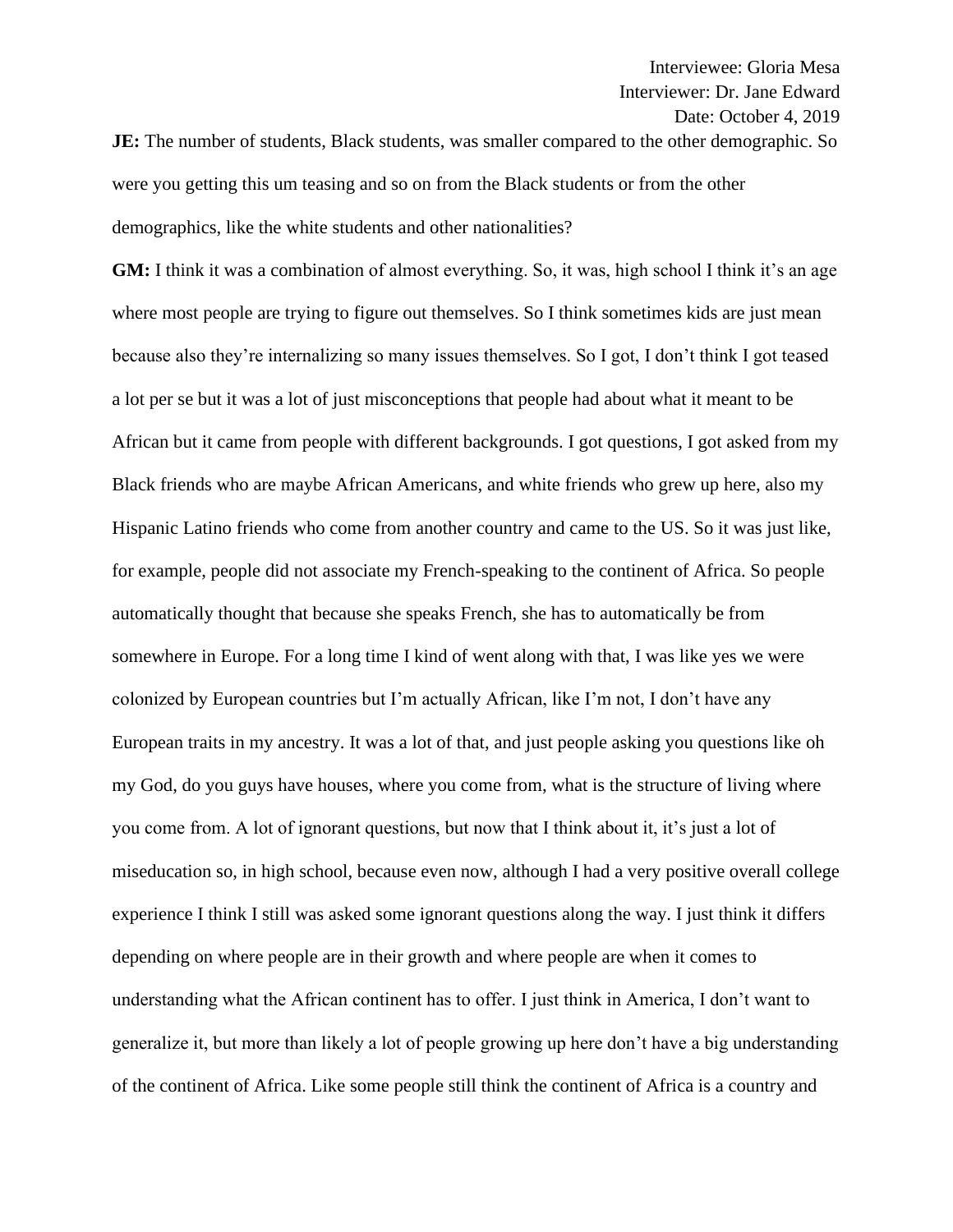you have to explain to them no it's a continent and we have 54 countries within the continent. So, a lot of generalization and things like that.

**JE:** What about your siblings? Are they also working, and are they successful?

**GM:** So I have two older brothers and two older sisters. So starting with my sister, I have a sister who's an IT analyst, she works for Volvo, it's a Swedish company, and they actually have one of their headquarters in Greensboro so she works there. I have a brother who's a chemical engineer, so he works for a pharmaceutical company called Baxter, so he works for them. And I have a brother who's in real estate, so he's a real estate agent. And I have a sister who just finished her degree in biology and she's wanting to go into PA school or something to do in the health field. And for me, I am a public health worker at the moment, and I'm working toward a career in global health. My aspiration is to do the same kind of work that I'm doing here in the US, globally, so a global aspect hopefully.

**JE:** Okay, and you said PA?

**GM:** Yeah, physician's assistant. So my sister who just graduated with a biology degree, she wants to go into PA school to be a physician assistant.

**JE:** So in this case, that means your parents are proud of your success?

**GM:** I think so, yes, they are proud. Um...I think... personally with my parents, they're very proud but they always encourage me to do more. I think that's just kind of like an African parents mentality, they're like yes you're doing great, but don't get too comfortable, just know that there's so much more out there that you can succeed. They're very proud of all of us generally speaking, they always encourage us to do more, to find out more, to network and just like to never forget where we come from. We come from countries where you can be the smartest person but you may not have the access to education like you do in the US. The United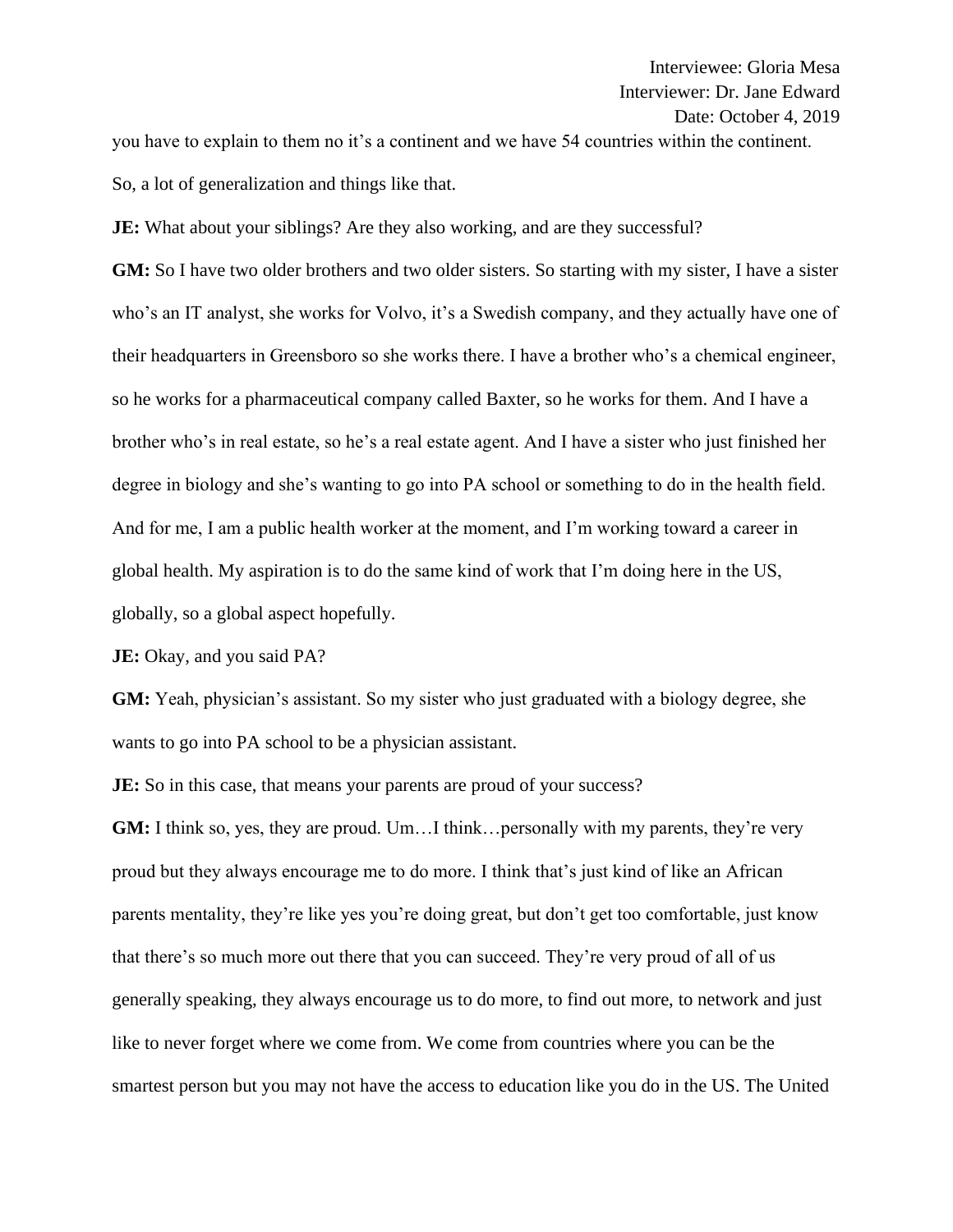States is not everything but it gives you the opportunity to make something out of yourself. You don't have to be the richest person, but if you go to school and you do your part you can at least get to a minimum way of being able to take care of yourself and your family. So it's definitely a privilege to come to this country and be educated and now be in the work field.

**JE:** Exactly. So do you think that your parents' insistence and encouragement to work hard actually helped you in your work, in your studies, in everything and plays a role in that? **GM:** Yeah, I think so. So I think when I was younger, both of my parents are like college educated parents, so I grew up in a household where, at a very young age, I already knew that college was something that I aspired to go to because of everything my parents had gone through, like them sharing their experiences with me. Um, however, my three older siblings primarily grew up in the Congo, so me and my sister – my sister and I are the only ones that went through like the entire education system in America. So elementary school, middle school, high school and university. So I think I do appreciate their encouragement and their way of instilling those values in us, at a very young age. But I think it got to a point where I had to start, kind of like utilizing everything that they taught me and then also map out what I would like my life plan to look like. Because I think, you can have parents who give you all the guidance. But there's a time in your life where your parents are no longer going to be there and you're going to start making decisions that are best for you in the long term. So for instance right now, I live in New York by myself, I have no family here, I'm still building like my support group with my friends and people that I'm meeting, so there's been a lot of cases where I've had to make decisions on my own and I'm thankful that I have the values that I got from my parents that I've instilled in me at a young age, but I think for instance like now when it comes to my career and my career plan I think I am the manager of that in a sense like I know what I want to do. And sometimes I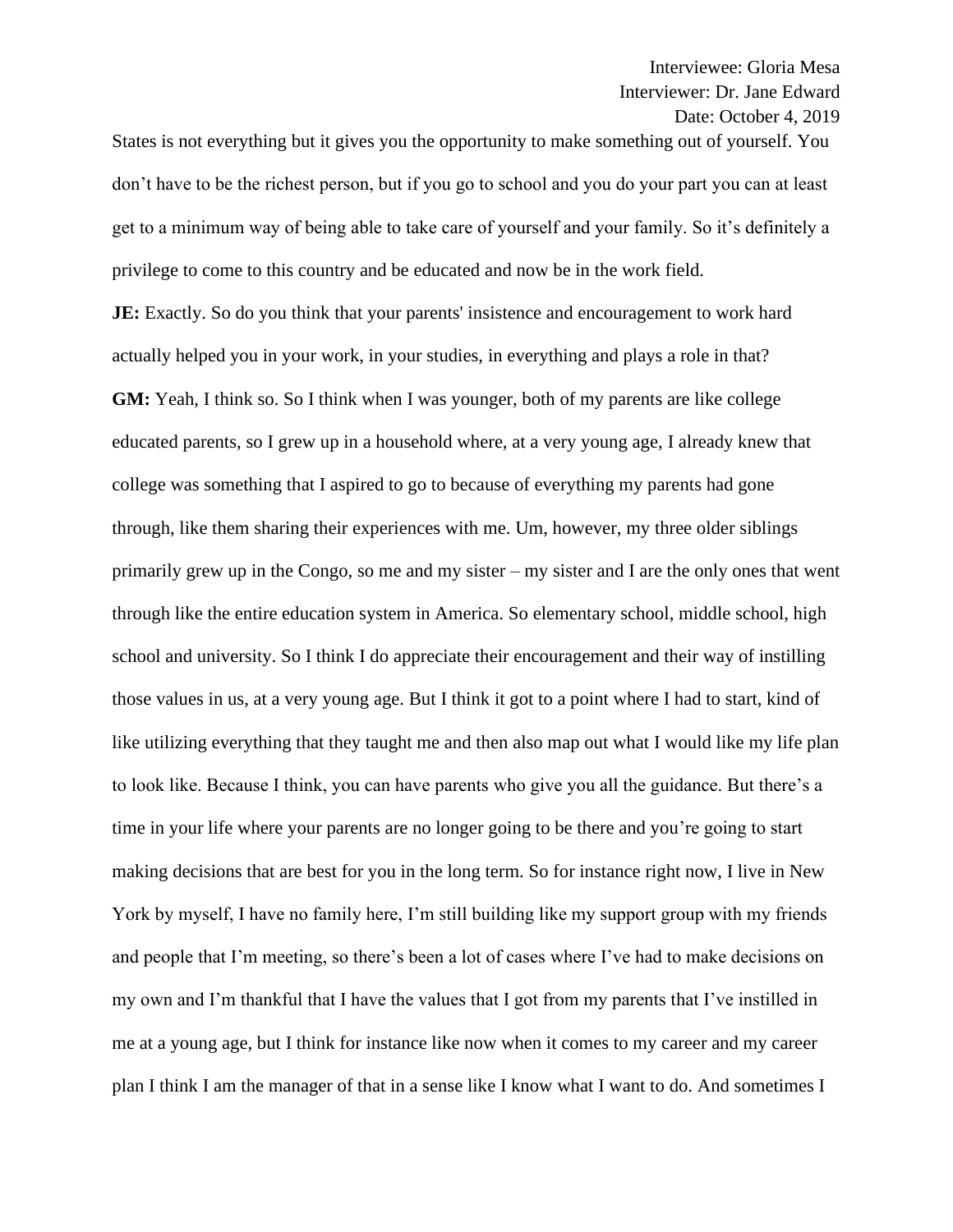have to inform my parents, because they didn't go to school here, you know, so sometimes like I'm working in a public health field and my dad is like oh are you going to be a doctor and I'm like no I'm not going to be a doctor but I'm still going to be in the health field to some degree and assisting in that measure. So I think, um, they definitely helped me a lot with the values that they instilled in me but I also think that it's just my personality as well, it's just the person that I am and a combination of both of that has played a big role to help me to get me to where I am. **JE:** And do you like the work that you are doing there and do you like New York City in general?

**GM:** Um, New York City is very very difficult, I think it is one of the most challenging experiences I've had to go through in life, but yet the most rewarding one. At the same time, it's really hard but it's really really great as well depending on how you look at it and what your outlook is on it. Um, I like New York a lot because I think it challenges me every day. Like, waking up in New York is a challenge on its own, getting on the subway, commuting to work, there's so many different challenges and I feel blessed to be in the place where I'm challenged to grow professionally and personally every single day. I always knew that after school I was never going to stay in North Carolina long term, so I never thought of New York either but I'm happy that, you know, life, the universe, brought me here to learn. And, um, yes, I love...

**JE:** How-how did you discover New York then? You just...

**GM:** I was applying so when I was applying for jobs I had no barriers of where to go because I love travelling and I'm a very adaptable person so I saw myself as someone who can adapt anywhere, you can like throw me in India and I will be okay, I will figure it out. So as I was adapting – as I was applying, excuse me, New York was the first job that called me back and they were like hey we really like your resume, we want to move on to the next step of you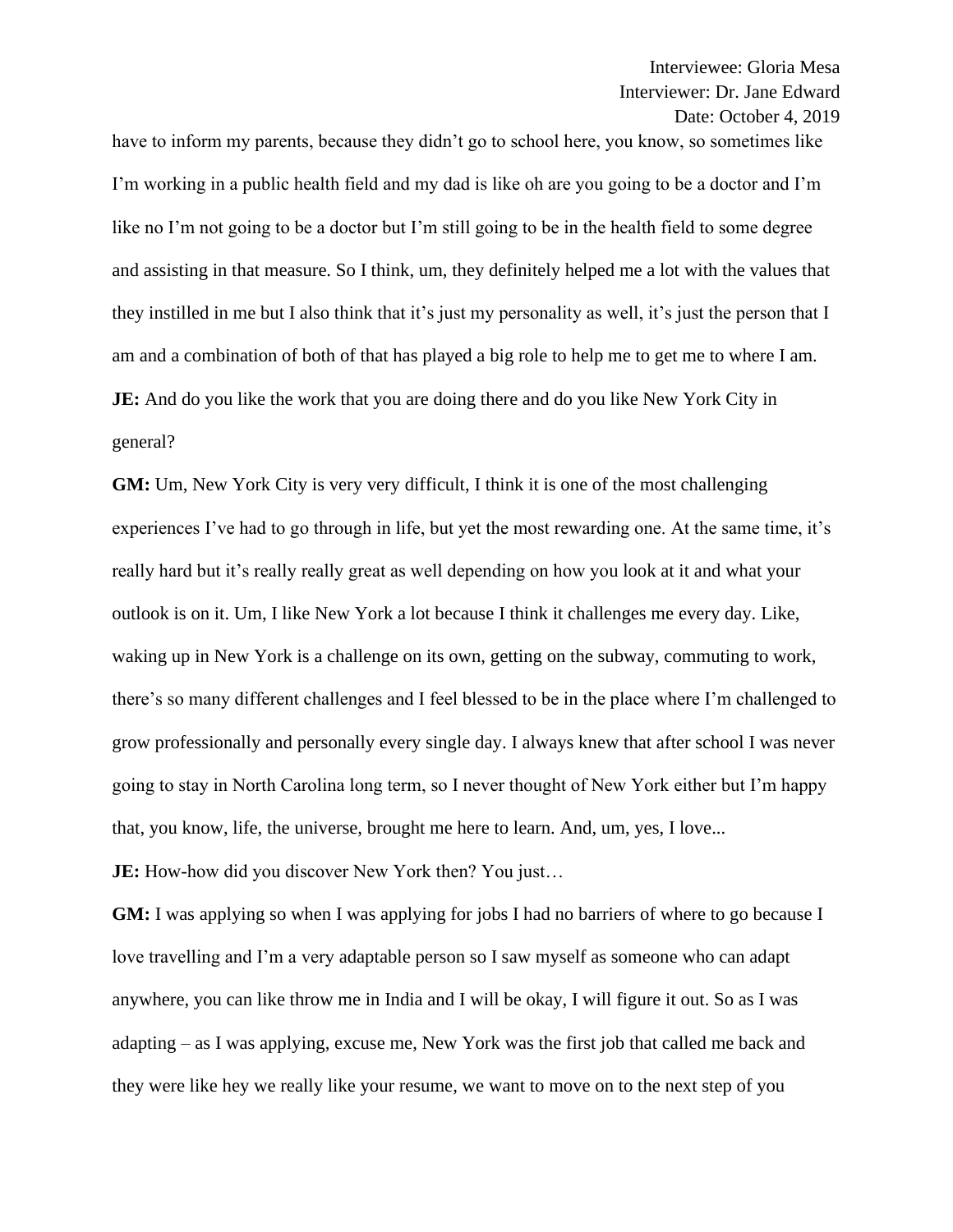committing to this fellowship for one year. So the fellowship that I did last year was, I wasn't fully hired with the city, it was like a contract for only one year...

**JE:** So the city, New York City gave you a fellowship?

**GM:** Yes, it was an AmeriCorps fellowship. So it was with the department of health and mental hygiene. But it was only for a one year timeframe. And then when I finished that year, I knew that I didn't want to go back to North Carolina…

**JE:** So when was that, that was in 2017?

**GM:** Yes but I did it in 2018, into the fall of 2018. So I was like okay I'm not moving back, I'd like to find full time employment. So, it's the same agency that I did my fellowship in last year, so I was just applying for different opportunities and I got an opportunity to work as a health promoter in the Bronx. So it was like a nice transition into something else. But overall I like what I'm doing, um, I like the idea of public health because you really get a chance to help people, so I love interacting with people, helping people and as a health promoter one of my biggest objective is to inform people of all the programs and services that we have available at my site, so that has been great and also like starting an initiative to really focus on the African community has been like super rewarding for me, because I learned a lot in the process. And yeah, I learned a lot and I was able to really, like, meet great people along the way.

**JE:** So how did you do that, given the fact that you came from North Carolina and you're only two years in New York City and you live in Brooklyn and you work in the Bronx. So how do you navigate the city and getting where the Africans are?

**GM:** Yeah so when I came from North Carolina to New York, I visited New York before with my family like a few times. Um, I knew there was a lot of Africans in New York but I was never like super exposed to a specific community. You know when you're visiting it's like periodically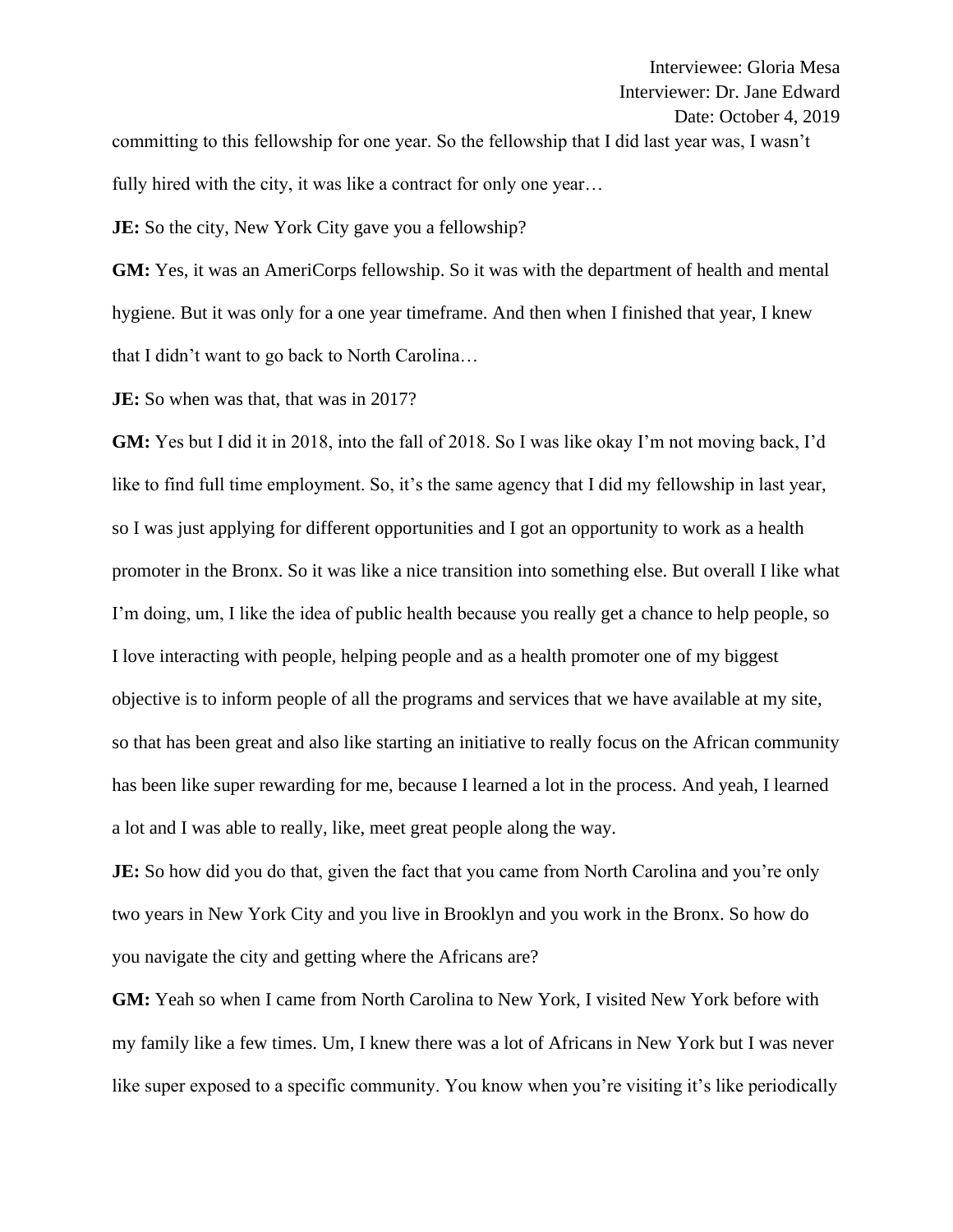you don't really spend a lot of time in one specific place. Um, I've always lived in Brooklyn. So, I lived in Brooklyn – I lived in Harlem for a few months as well, and in Brooklyn there is also an African community, but there's also a lot of people from the Caribbean. So, I live in Crown Heights, Brooklyn at the moment and there's a huge Caribbean community so a lot of Haitians, people from Panama, Dominican Republic, so there's a lot of different – Jamaica – there's a lot of, like, islands surrounding where I live. And, um, when I started working in the Bronx I started to attend different meetings, just familiarize myself with the neighborhood and the place where we work. I started realizing that wow there's a lot of Africans here, and I started asking myself like what is the agency doing to better engage this population. And to my understanding it was that there was really not a lot of work being done, so I was like – I remember when I spoke to my supervisor about this firsthand I was like I don't even think I know what I want to do yet, but I know I want to do something. Because, the fact that we have an action center in the Bronx and we're not engaging African people, like that was a big concern of mine at the time. So I started speaking with our essential communication here at the agency, to start having documentation printed out in different languages. Just because, I do a lot of outreach work and um we have our calendar of events in English, we have it in Spanish, and I was like we have to have in French as well because different organizations that I started being introduced to, for instance African Communities Together, African Services Committee, all these organizations are really good organizations that are doing really great work to interact with the community, however I realized that going to them with just English documentation may not be enough at all times. So, African Communities Together is definitely an organization that I attend their monthly meetings, so I saw a huge increase of, increase of willingness I guess to receive the documents when there was a French portion, just because we cannot assume that everyone speaks English in this, in New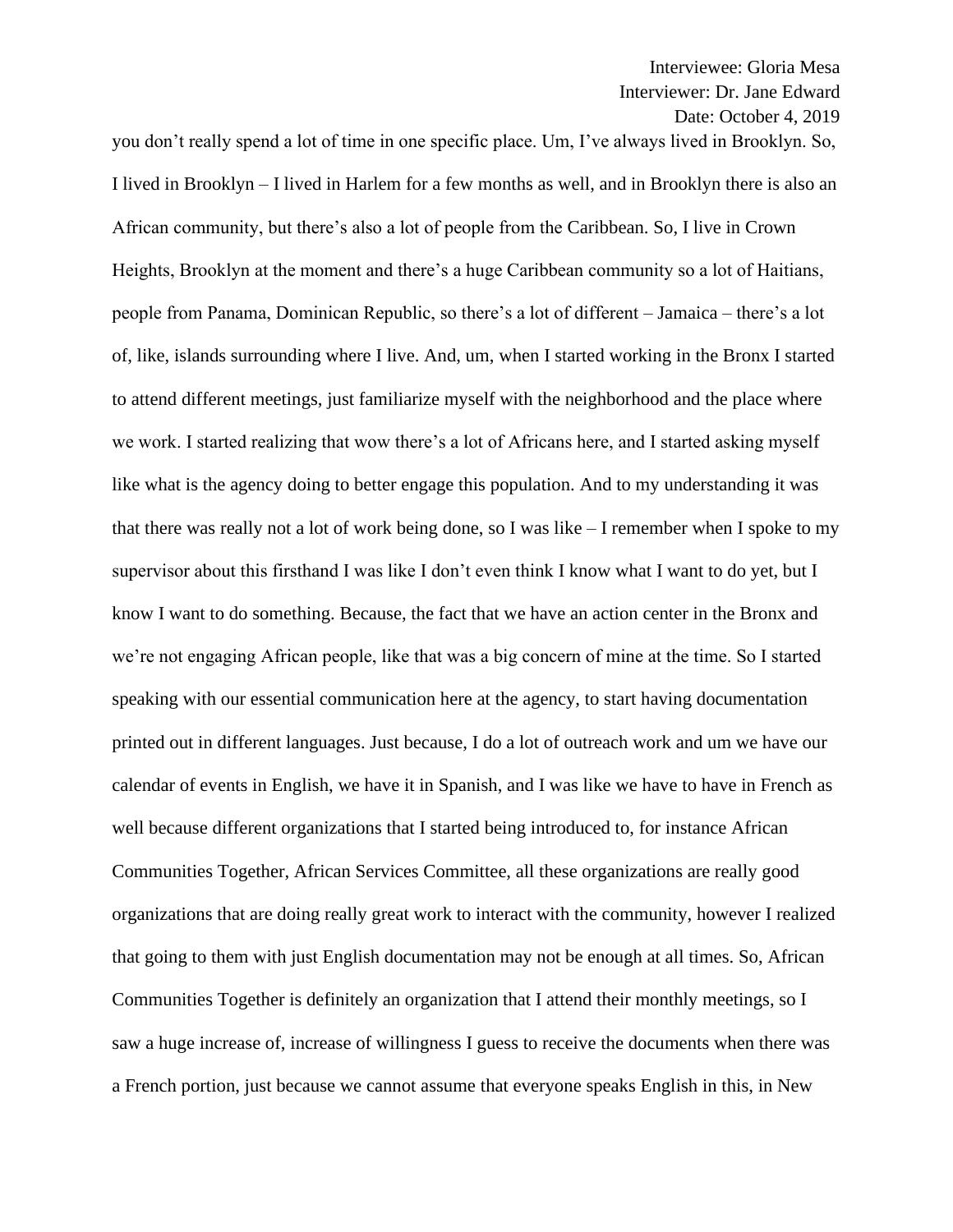York per se, or in the Bronx. So I think including different languages has been a great help as far as outreach to African communities in the Bronx and I think there's just like, it's like a uh, a natural fact. So when I got connected to African Communities Together, and I got connected to [unintelligible], she does a lot of great work with the community, so I just feel like the more you're attending different events and meetings the more you are meeting people, the more you are able to connect with different people who are already doing the work in the communities, and it's all about just connecting those dots. So I love to always emphasize to people when I'm talking about this initiative in the Bronx, is like me working on an initiative to better engage African people in the Bronx is not something that is like so new  $-$  it's new for the agency that I'm working with, just because they have never done this type of work before, however there have always been organizations in the Bronx or different parts of New York that have been doing work to support African people. So it's all about us connecting with those organizations and just finding out how we can share resources.

**JE:** Yeah, so that there's no need for duplication.

**GM:** Exactly, so it's not like reinventing the wheel, the wheel already exists, it's all about just connecting the dots to the wheel and for people to know that the action center is here in place and how can we collaborate hopefully on events and um meetings or just anything that we can do to come together to serve the community. Because, what I found out is that when I'm doing the outreach with the African community – or just any community for that matter – people don't even know that we're here, so that's a big barrier in itself.

**JE:** Okay, that's good. And uh, you mentioned that you're actually living here by yourself, and, uh, I'm an African, I'm an African parent. And we always have that perception about our children that they're not supposed to live by themselves, they're supposed to be near us. So, how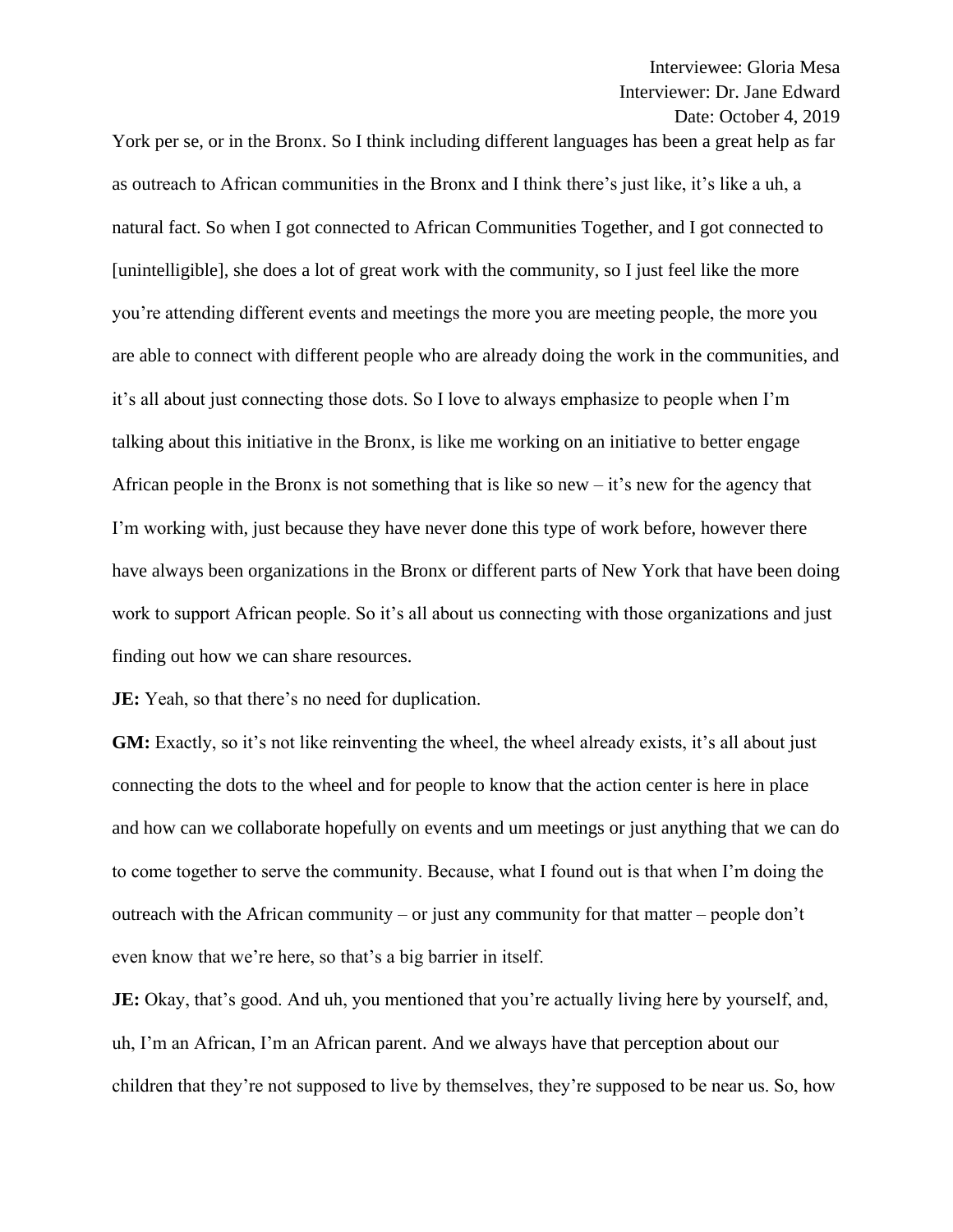do you navigate that or how did you manage to convince your parents that you are able to live in New York and nothing is going to happen to you?

**GM:** Um, that's a really good question. So …[pause]… I grew up, I think out of my four siblings, I'm the most adventurous one, I'm very different from them, I'm the one that's willing to take chances and, you know, experience things. So, going back to what my college experience was like, I studied abroad twice.

**JE:** So that was your first experience going away from home?

**GM:** Yes, going away from home. And I think although I, you know, when you're studying abroad you're not really travelling alone, you're travelling with the university, however it's still an experience to allow you to get out of your comfort zone. So when my parents saw me going to Nairobi, having a really amazing time, conducting research there, coming back, going to Brazil a few years later, they were just like wow she's able to manage all these things and like I will always stay in contact with them. So what I've learned with my parents is that, as I'm becoming an adult and becoming my own person, they may not always agree with me and what my plans are for my life and for my future, but they like to create an open dialogue between us. Especially my mom, she's really big on always communicating with her, and I think whenever I communicate with her it gives her a peace of mind, so she doesn't have to worry about where I am, how I'm doing, things of that nature. So coming to New York was definitely difficult in a sense of, I think both of my parents are so great but they're also very different individuals. So my father for instance, he was probably like a little bit scared, like I'm his youngest daughter, I'm going to a far place from him, but he's never put his worries on me. So when he's scared or nervous, he kind of keeps it to himself, but when he talks to me he's always encouraging me, like you know you can do this, we've instilled everything in you so now it's time for you to take it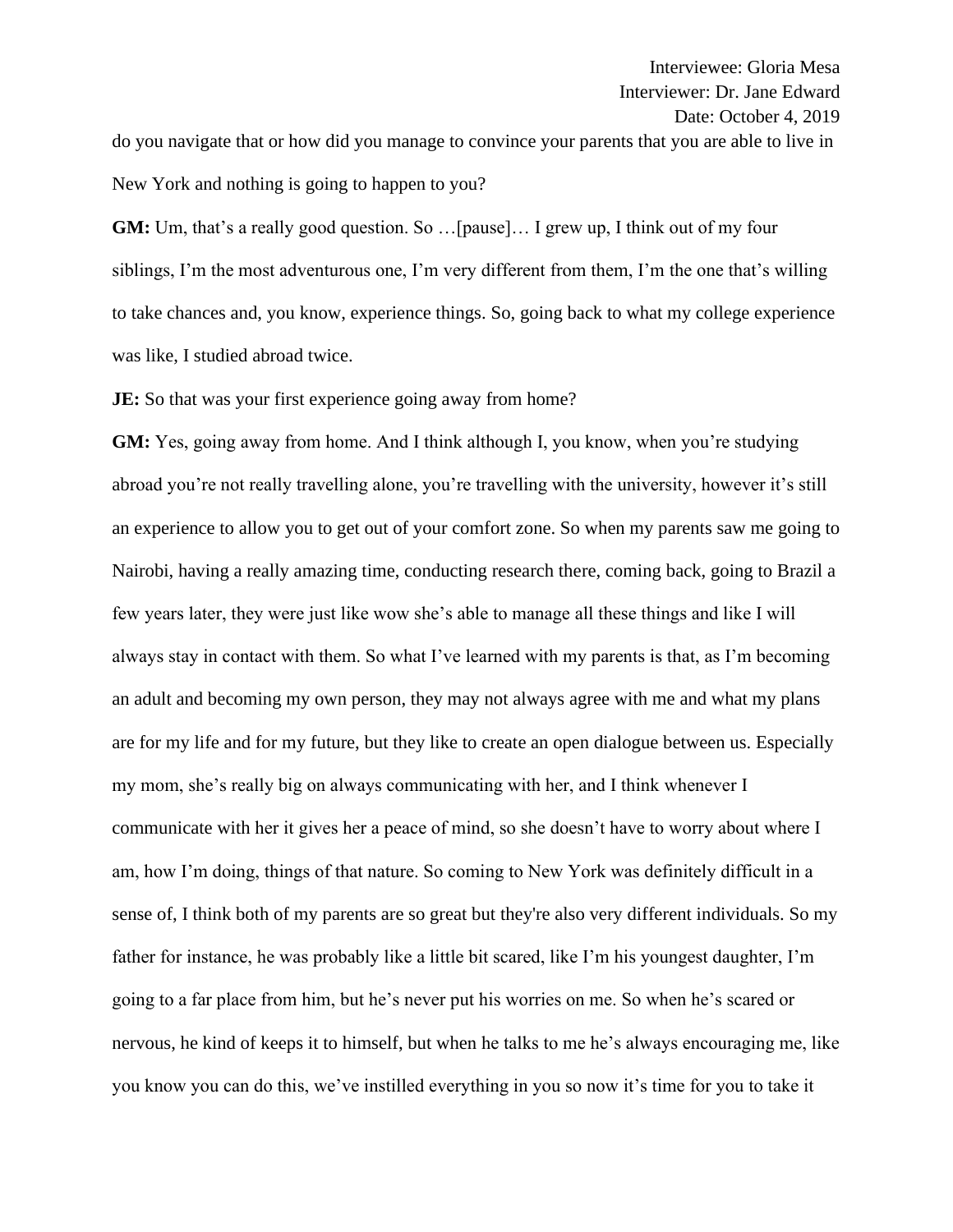upon yourself. And also it's like, he always shares with me about his own experience. So my father comes from a rural part of the Congo, so he's not from Kinshasa, he came to Kinshasa for law school. So he always tells me you know look at my own life path, you know I went to Kinshasa – because my mom was working – so my father coming to Kinshasa, that was his first exposure in a really big city and he went there for law school. So having that experience that he's gone through, I come from a lineage of very courageous people, and although it was a big challenge in coming to New York, I just told them that, I remember after going to Kenya, I conducted research on FGM, female genital mutilation there, and I was really really moved by what I was able to find there. When I came back to the US I was like I definitely want to work in the global health space. And that was maybe like my sophomore year, junior year of college and I was just really headstrong about pursuing a career in global health, and, as I was finishing up college, I used to always tell my parents, even if I get a job in the us, I'm going to get some domestic experience but my goal for myself, I definitely see myself moving abroad, living abroad. I would love to have the flexibility of coming back to America like every six months or so, but I don't really want to live here for a long time. So, when the opportunity presented itself for me to complete the Americorps service term in New York, I kind of presented it to them like hey this a great opportunity for me to be in a place where I'm going to be amongst so many organizations that are doing global health work. So it was almost like, it's going to be a huge sacrifice, it's going to be difficult because we're going to be really far apart from each other, but it's almost an investment for what my future is going to be like. So, it was difficult, but um I can definitely say that I come from Africans and my family is pretty close knit and although I'm not physically there with them, I always feel like I'm going to be there with them. So we have like a WhatsApp group chat, we talk everyday, it doesn't have to be a lengthy conversation, just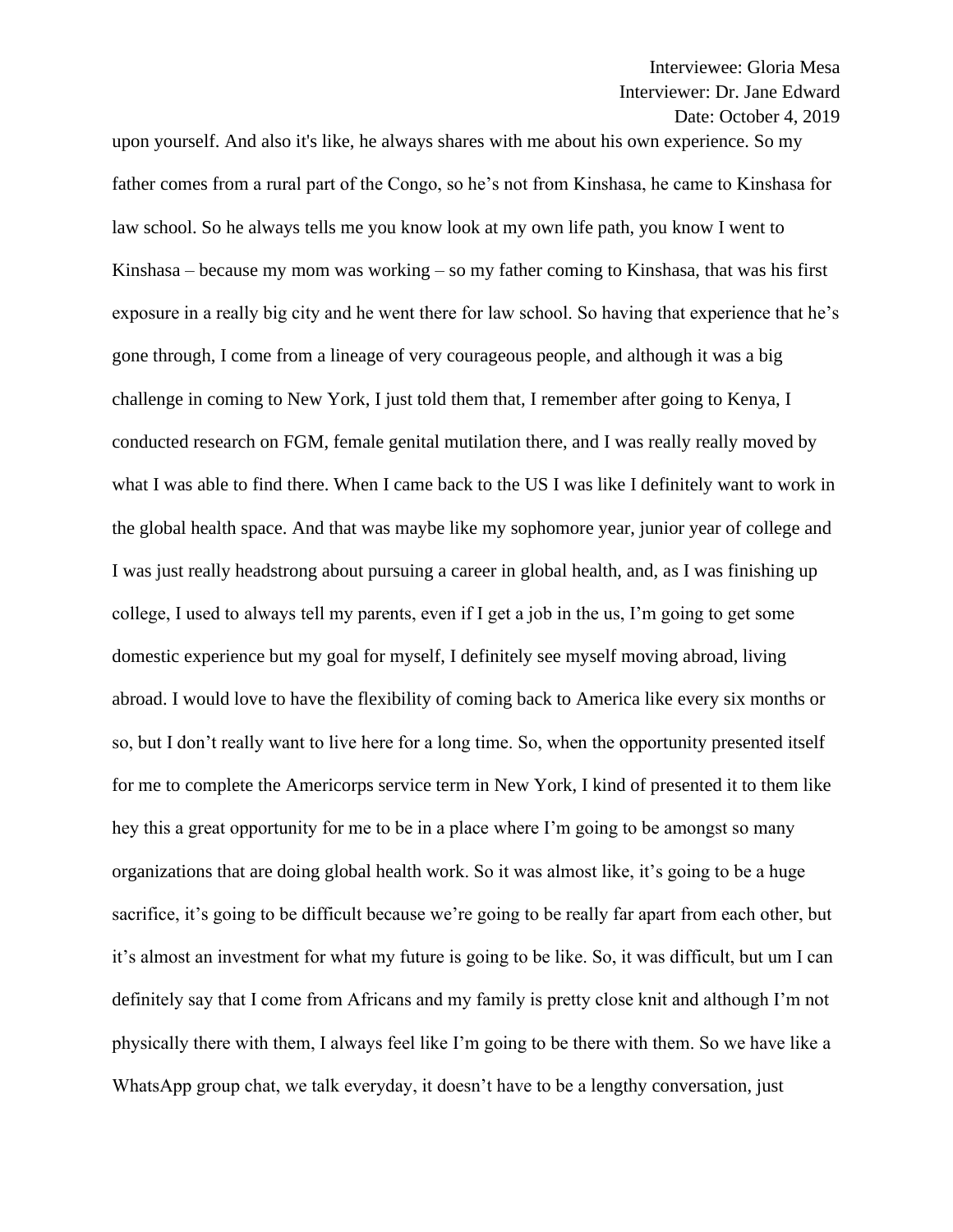checking in with each other. My parents always send me packages, like my mom will send me food.

**JE:** From North Carolina?

**GM:** Yes! She will ship it to me, she's like I know you're far away but I know sometimes you don't have time to cook, I'm going to send you food – it means a lot.

**JE:** So she sends you cooked food or?

**GM:** Cooked food! She sends cooked food via the post, like UPS or express mail and she sends me food, my dad makes like homemade ginger juice, so ginger, as you can tell I sound a little bit sick right now, I had a little, some cold symptoms. So he makes homemade ginger juice, and he will send me that so I can prepare for the winter. They're very, very loving people and super affectionate and try their best to, um, be as inclusive as they can with their kids even though I'm far away. So it was difficult, but I think as long as, you know it's the 21st century, there are always ways of keeping up with each other, so as long as we do that I think we'll be fine. Even though my mom is always like oh when are you going to leave New York and I'm like I don't know because I'm considering going to graduate school here so I don't know.

**JE:** You mention something about food, so when you were growing up, did you eat like African, quote-unquote African foods, or you ate American or a combination of both?

**GM:** Definitely African food, so I grew up in a house where my mom cooked like you know Monday through, yeah, the whole week basically, she cooks everyday, or my sister cooked. So I grew up eating really just Congolese dishes.

**JE:** Can you describe some of those dishes?

GM: Yeah, so beans is a big staple in the Congo, cassava leaves, we eat a lot of cassava leaves. We have a dish called Fumbwa, which is like a legume with peanut butter, it's like a peanut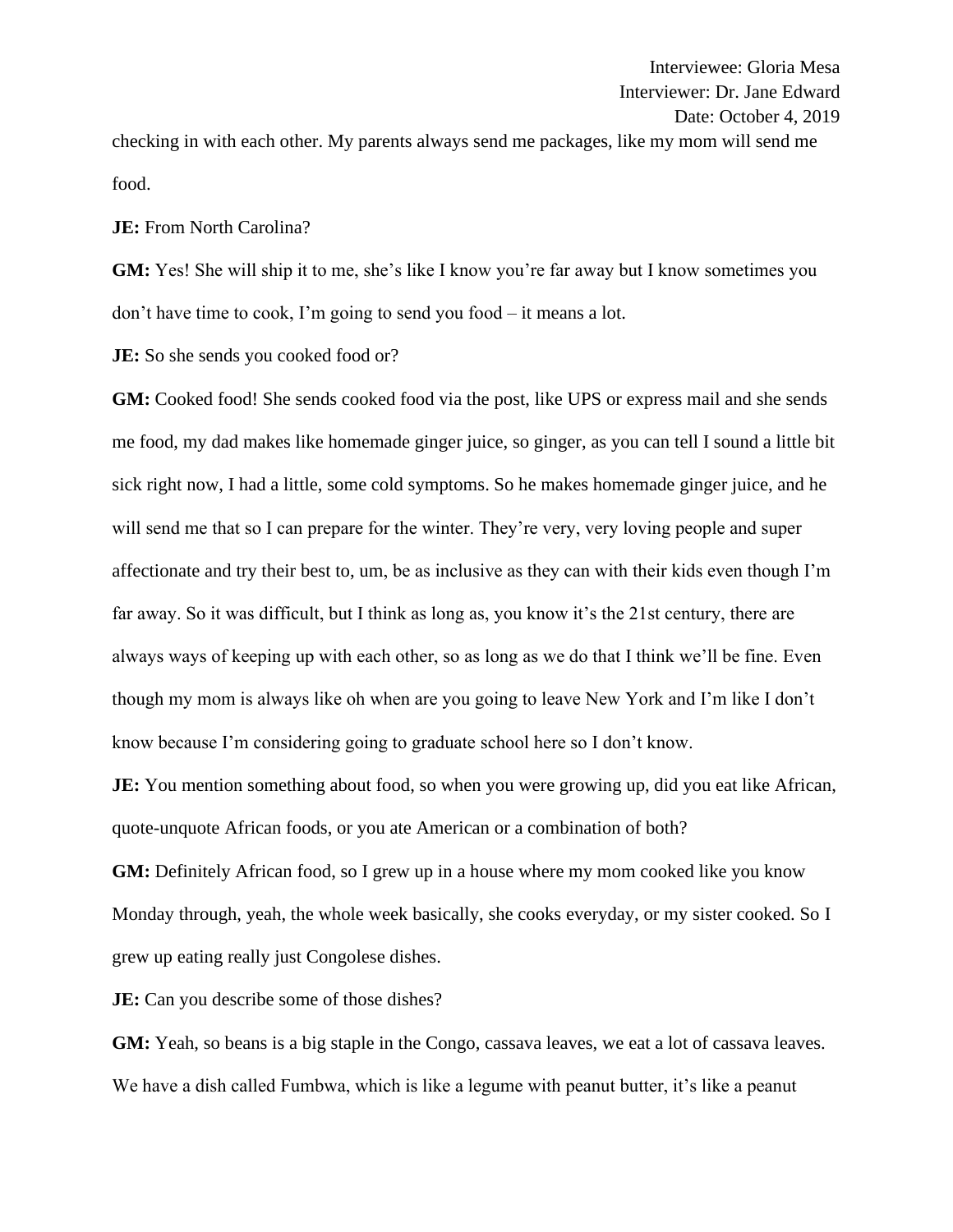butter stew kind of thing. Um, we have chicken and goat meat, salt fish, um, fufu, so those are kind of like the things – potatoes – so those are the things that I would be eating often. I was really introduced to fast food when I went to college. I mean obviously when I was in high school I knew what it was but I wasn't really eating a lot of it because my mom would be cooking throughout the week so I didn't have an excuse to. So when I was in college I had the chance to, when you're in college it's kind of difficult to avoid fast food, because it's like a part of your university experience…

**JE:** And sometimes you don't have time to cook real food.

**GM:** Exactly, and it's like easy to grab and it was like on campus available for you, so it was easy for you to just like pick it up and go to class and stuff like that. So yeah but, um, I pretty much ate Congolese food all throughout my childhood and then when I got older and went to university, I was pretty much introduced to fast food and then like me now working in the public health sector, like understanding more about food consumption and the importance of like knowing what you're eating and what kind of food, like the quality, is like, I try to be so much more mindful of what I eat. So, I went through a period where I was vegan, for like three years. Yeah, so I didn't eat anything that had any dairy products or any meat for like three years. And it was a really, really good experience to like have that experience with my body. At the moment, I'm kind of struggling because like I work in the Bronx, and there's a huge food insecurity issue in the Bronx as far as what kind of, what kind of access I have to food here and because I live in Brooklyn it's a very long commute for me. So I don't have the same schedule to cook and stuff as I used to when I used to work in Brooklyn. So I'm, my diet is not, it hasn't been the best. **JE:** So you're back to eating meat.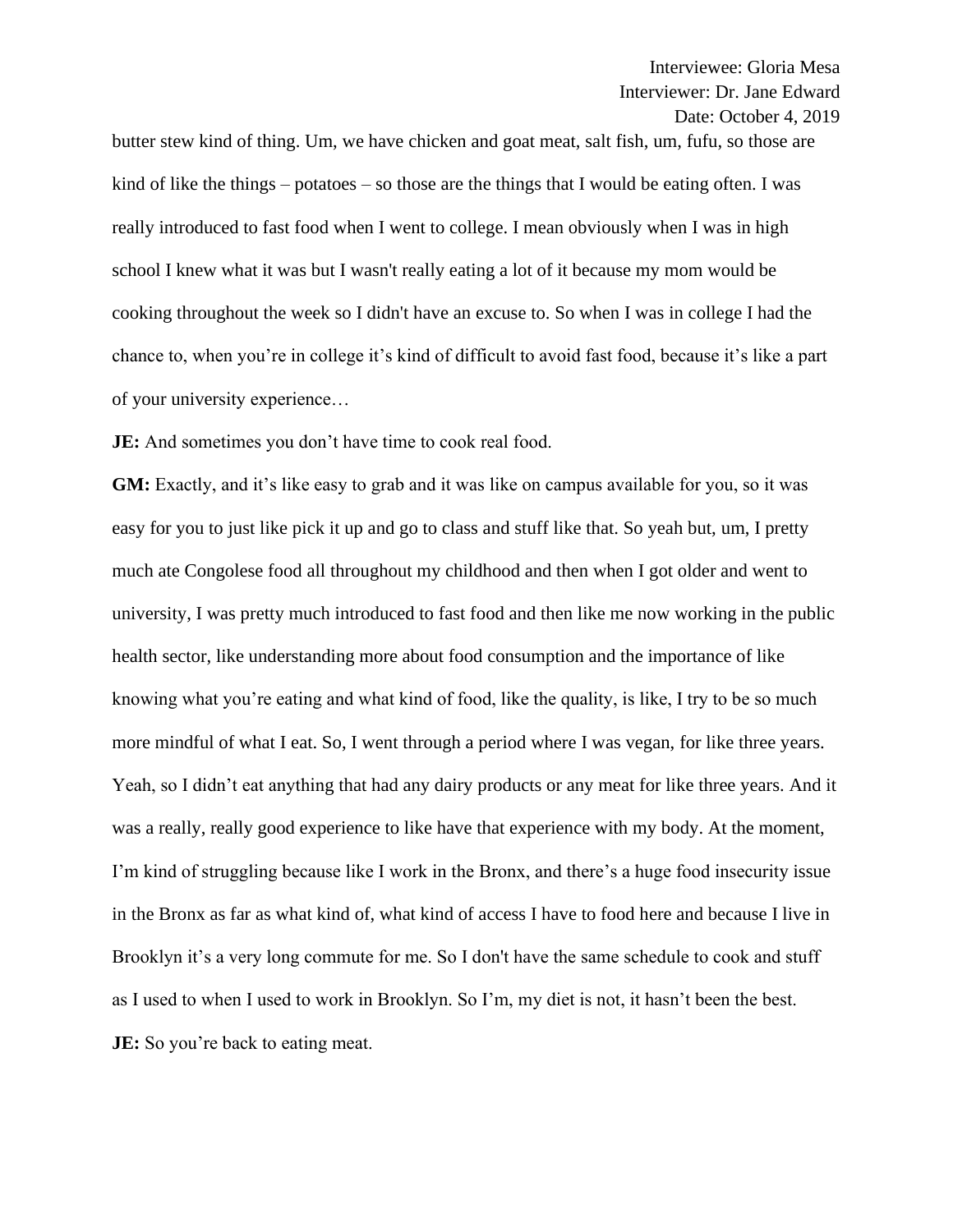**GM:** Yeah, so I don't eat meat per se, but sometimes I will eat things that have a little bit of cheese or milk in it. So it varies but I think long term I'm working, I'm actually, I was telling myself that I would like October and November and December to be my transitioning months, for me to go back to my plant based diet because I think I feel the best, my body feels the best when I'm eating real food, raw food, some cooked foods as well but I don't have any consumption of meat or dairy. I'm just like, I don't feel bloated, I feel, I have a lot of energy, so yeah that's what I'm working toward again.

**JE:** And what about the foods that your parents send?

**GM:** So, she will send me beans, which beans are just, it's a good protein but it doesn't have any meats inside, so beans are really, really good to eat at all times. She sends me cassava leaves, which, it doesn't involve any meat inside, she sends me sometimes, uh, kwanga…

**JE:** What is that?

**GM:** Kwanga is like the cassava roots I think so we make it into like it's not like potato but you kind of, you eat it like…

**JE:** You boil it?

**GM:** You boil it, yes, you eat it with like legumes and meat if you're interested. So she sends me that, I try to tell her not to send me any food that has meat in it but sometimes she doesn't listen to me she's like oh you need some meat in you. I think because my parents grew up like, of course as Africans we eat, eating meat is a part of like our daily consumption. So when I didn't eat meat, they didn't really understand that, but i had to inform them that, I guess for me my biggest problem is, the more I find out about factory farming and what the animals go through in order for us to have the animal that we have on our plates, after finding out that process I was like I don't think I'm interested to eat any more meats. However, I also think the quality of food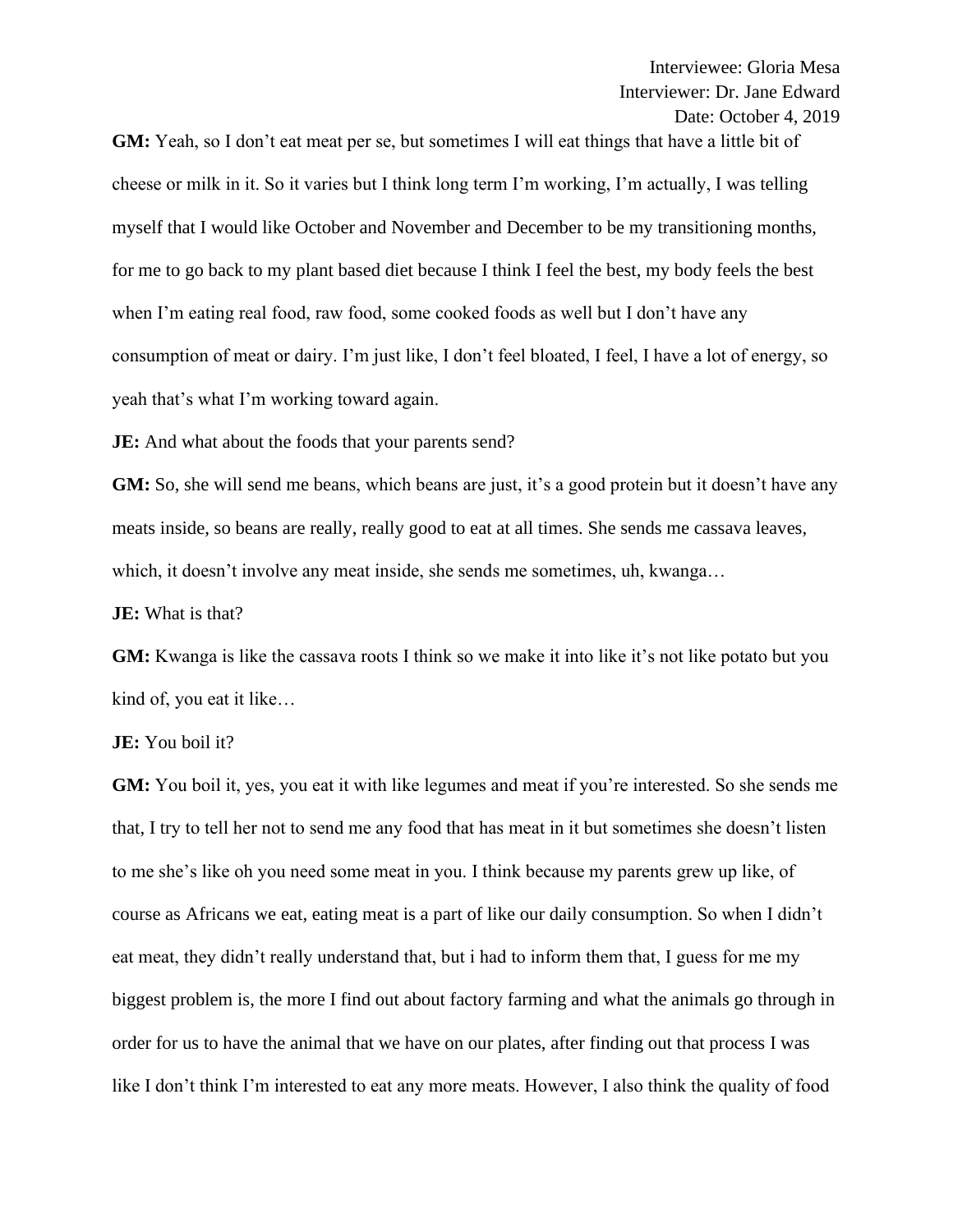that we have back home and the quality of food that we have here is two different things. In America, everything is mass produced, everything is mass production, so it's almost like quantity over quality so they don't care what kind of quality of food you have, as long as you have the food. And I think the food we have access to here are really causing a lot of diseases that people are having, especially like cardiovascular diseases, so I think everything in moderation but the more you know the better choices you're going to make.

**JE:** And even the understanding of fresh food is different here than in Africa. Like for us, in Africa fresh vegetables are, you go to the garden and pick them, and that's fresh. Here, it's a little bit different.

**GM:** Yeah, so we don't have the same access to things as we have at home.

**JE:** Ok, so I think we are almost winding down. My last, uh, my last question that I'm going to ask is what do you think about the discussion about immigration today, especially given the fact that you guys came through the visa, the lottery visa and the changing debate about immigration, and how is that going to affect the African people, especially those that want to come to the US to achieve their American dream?

**GM:** Yeah, I think um, it's, it's really unfortunate that this administration on what their viewpoint is on immigration, just because if you look at the US, and the history of this country, people have been coming here for many years. And so um I think there is not going to be a stop to people coming here, they're just going to find different ways of coming here, which I think we need to acknowledge as people, um, I think African people are really resilient people so whenever we're faced with really difficult situations, we always try to find, to make the best out of that situation. So although it is going to be very difficult for what the future of immigration law is going to look like in the United States, I'm hopeful that there will be ways for Africans to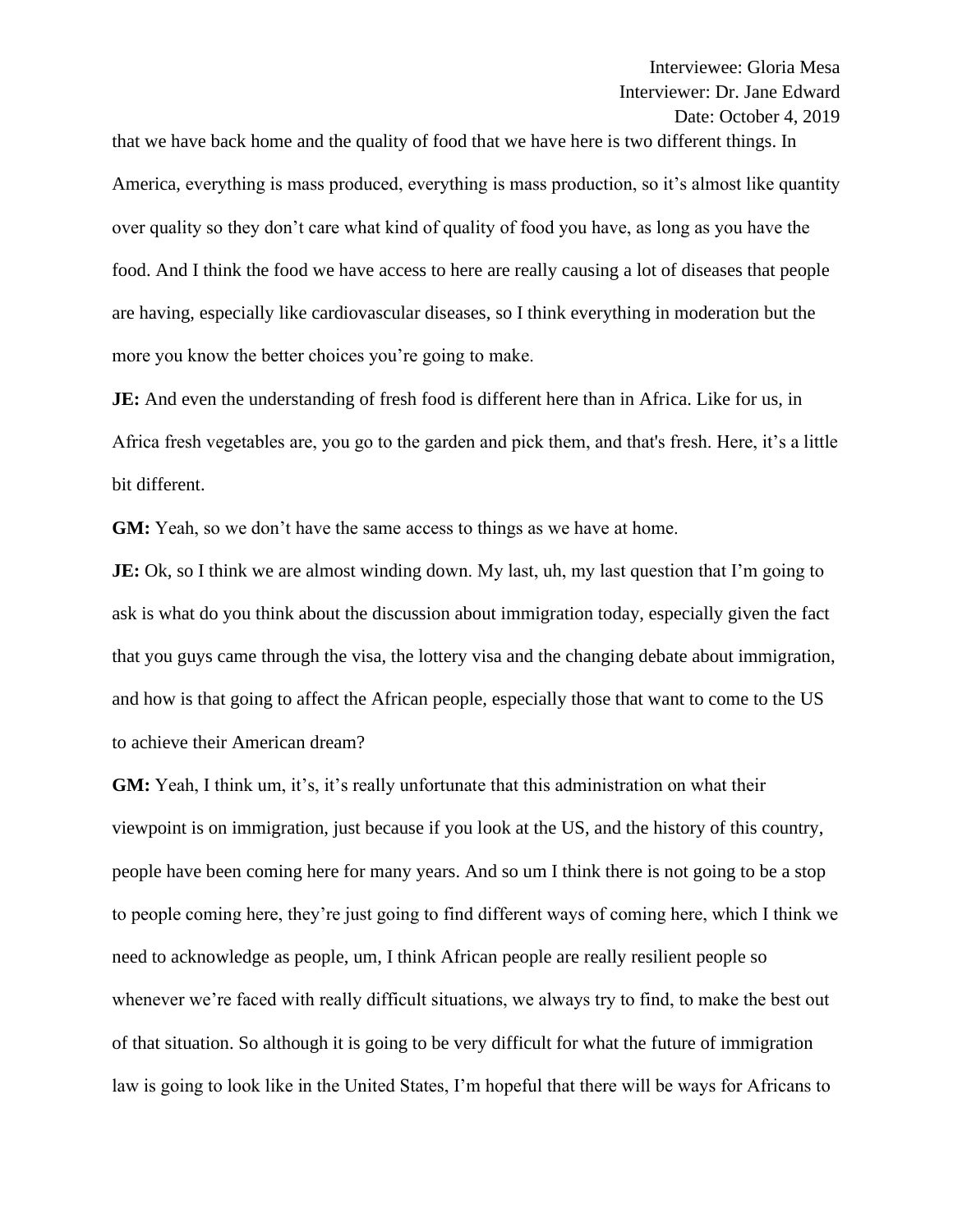still be able to get opportunities or to go to countries where they will be, um, able to get access to things that they are getting access to. However, it also makes me think of what the political climate is in our African countries. Right, because, when we talk about weather for instance, weather, food, families, most of us are giving up a lot to come to America to chase this quote unquote American dream and we're leaving our countries of origin because we don't have any infrastructures there in place to allow us to live the life that we want to live. So we're coming to a foreign country in order to, you know, have access to education, healthcare, things of that nature. However, I feel like African leaders should think to themselves like what are we doing to our people. Because if our African leaders took charge and actually were not exploiting the African people who are living on the continent, most of us won't have to come here. Like I've lived in this country for almost like, it's getting close to 20 years, and something like winter is still something that my body is not accustomed to and it's like because, naturally speaking, we're not supposed to go through like huge changes of climate like that, you know, like I'm away from my family, my extended family, that I don't see very often, I'm away from like really awesome healthy foods that I could have access to. So, in the continent, there's everything naturally given to us in the sense of like we have all these, we have our families, we have the foods…

**JE:** Even the natural resources.

**GM:** Yeah, we have the natural resources, absolutely. African countries are really rich countries and you should ask yourself why are rich countries in this situation and other countries are in other situations because we're being exploited as a people, there has not been many cases where African people are able to take advantage of African resources. So when I talk about immigration, yes, definitely it's unfortunate what this administration is going through as it relates to the US, but I think it's also important to relate it back to the global aspect. Because it's like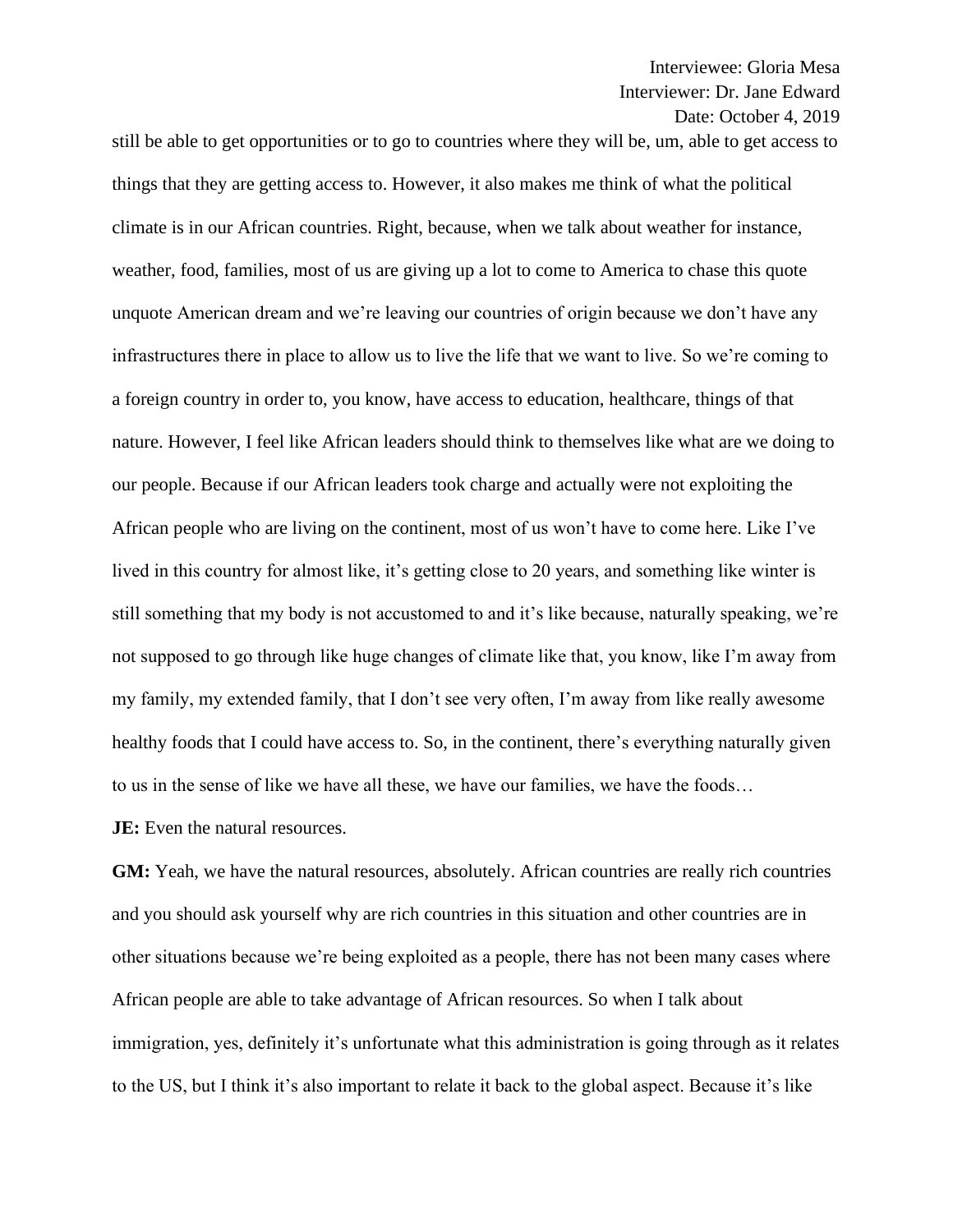what are we doing in our countries so that people don't even have to leave, refugees, you know to leave their own country, you can just stay there, because, you know, you want to live there, so it's a combination of both, but I think, um, there's going to always be people fighting for different causes. So, for instance you spoke about the diversity lottery because that's how my parents and I came to this country, um, I was informed this year that now they want everyone who's applying for the visa lottery to have a passport ahead of time before you apply, which when I, when my family and I applied, it was like you just, you send in your application with passport photos but you didn't have to actually have a physical passport at the time. So, changing those regulations are going to leave a lot of people out of the loop and unable to take advantage of different opportunities…

**JE:** Yeah, because getting a passport even is not easy, it's expensive

**GM:** And it's a very lengthy process as well, it's expensive and it might take so many months for you to actually get it. So it's unfortunate but I think it's time for African leaders to also like wake up and to see how African people or immigrants of all nations are treated in these countries so they can reevaluate certain things because it's unfair to be treated like this because most of us are just coming here for a better living.

**JE:** So my last question is are you planning to go back one day to Congo, or are your parents planning to go and resettle in Congo?

**GM:** So um I'm not sure about what my parents dreams are, I think they're definitely getting to the retirement stage so both of them don't really work at the moment they do like work, they sell at a market because it's kind of like an activity for them to do.

**JE:** You mean in North Carolina?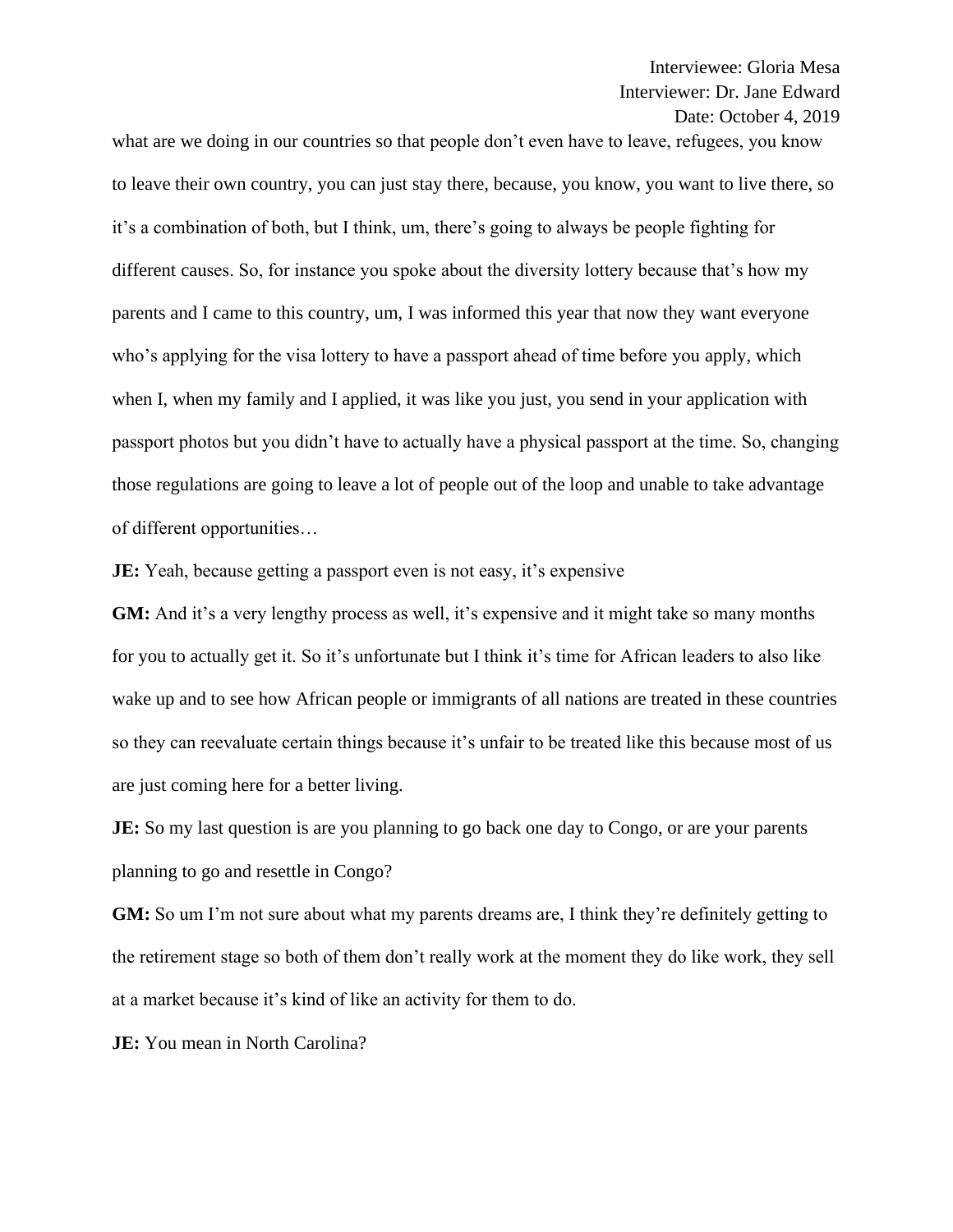**GM:** Yeah, they sell like Congolese food and my dad sells ginger juice at a local market, a farmer's market.

**JE:** So they have a store?

**GM:** It's not a store, it's kind of like a farmer's market, people come together to sell different produce and stuff like that. So they started selling, they started promoting like Congolese culture by selling like things from our country, so my mom makes like beignets, samosas, pili pili, which is like a pepper and um sometimes she makes like rice and my dad makes the ginger juice and they have a small little business corner where they sell. I'm not sure what they're thinking about, if they're thinking about going back home to resettle when it comes to their full retirement, but for me I definitely would like to go back to the Congo but I'm also not limiting myself to just the Congo. So I'm very open and, like I mentioned, I'm super adaptable, so I definitely have a passion to do global health work. It would be great to do that global health work in the Congo, however if an opportunity presents itself for me to do this global health work in West Africa, East Africa, southern or north, then I'm going there, so I don't have a preference of where I go in the continent, I've only traveled to some countries, not all countries, so I haven't been to the west yet or the northern part, so I would love to get exposure to a new part of the continent that I haven't been able to travel to yet, but I definitely would love to have a house, like my dream is to definitely have a house in the continent somewhere, because I would like to retire between the Congo and the US just because I want to have the flexibility of both. And, um, I just want to, I want to definitely bring back knowledge to my community of all the things I've learned and been exposed to here in the US, because you know having this exposure is such a privilege because some people may want this experience but don't have the means to do it. So I was very lucky to be born in a family where my parents had pretty good jobs in order to support our family to come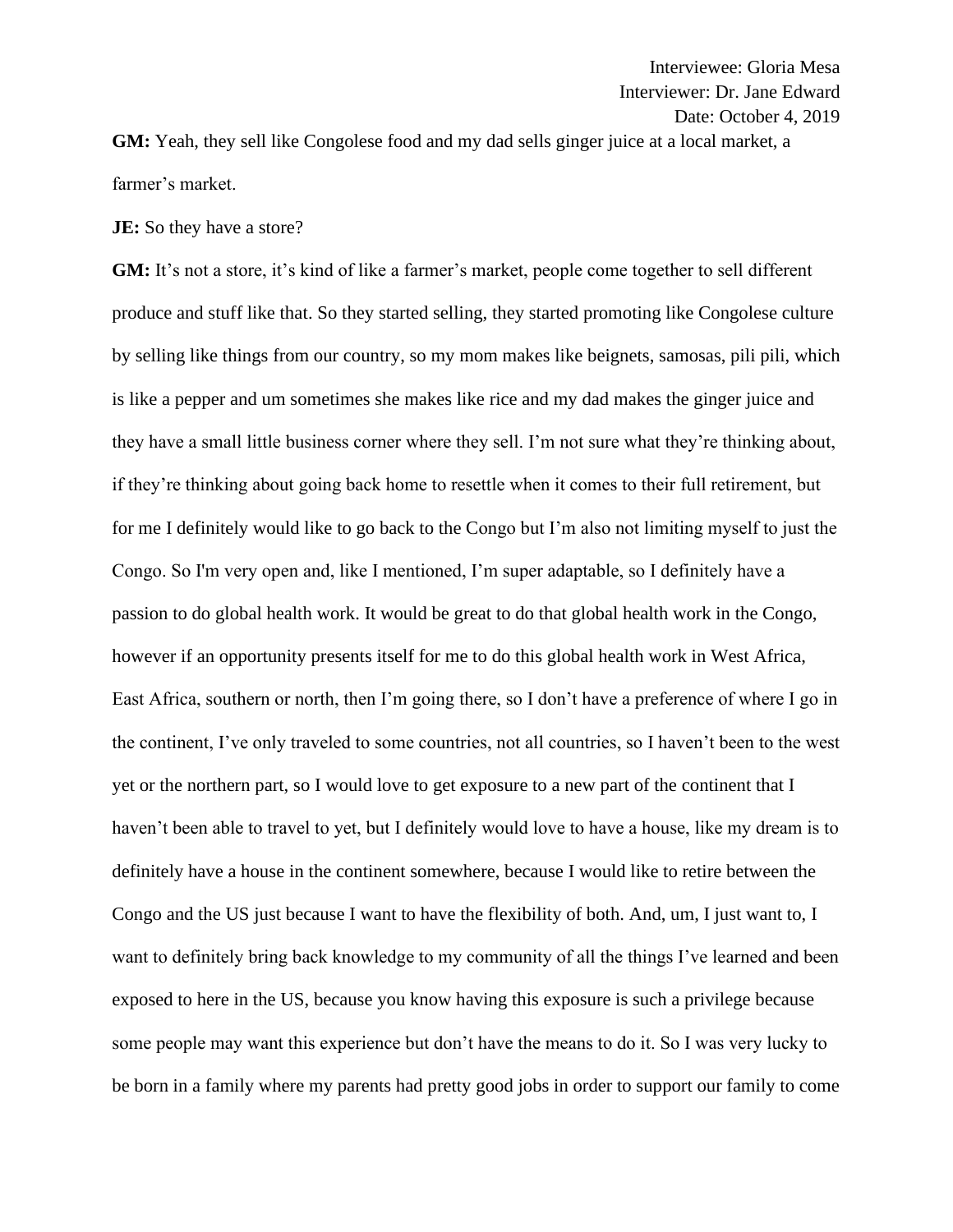here. Because, could you imagine we paid our air flight tickets to go to Cameroon for our visas, went back to the Congo and then we had to pay our tickets again to go to the US, so it was a very, very expensive procedure and there's like five kids plus mom and dad so it's seven people in total so that is a lot of money…

**JE:** A lot of money.

**GM:** And also it's like when my three oldest siblings first came here, my parents had to support them for the first few months because they couldn't just get jobs…

**JE:** And they had to find a place for them to live and buy food...

**GM:** Yeah, apartments and cars, so all of that is a process, so, um, yeah, that's like my dream, definitely get a house somewhere on the continent. My parents they do always tell me, if you do get a job on the continent they said they would move with me, so I'm like okay, that's good, they'll come along with me.

**JE:** So they don't have a home now in Congo?

**GM:** No we actually sold our home prior to coming here so no we don't have a home in the Congo at the moment, no, but it would be good to have another one. We did have a home, like our family home, but we don't have one anymore.

**JE:** But you have one in North Carolina?

**GM:** Yes, we did have one in North Carolina.

**JE:** Okay. If you have something to conclude with, then we end there.

**GM:** Um, no I don't think I have anything else, this was a really good experience, it's really good to hear stories of african people and what brings them into this country and what they've been up to coming to this country so I'm thankful that we're able to meet and conduct this interview and I look forward to staying in touch.